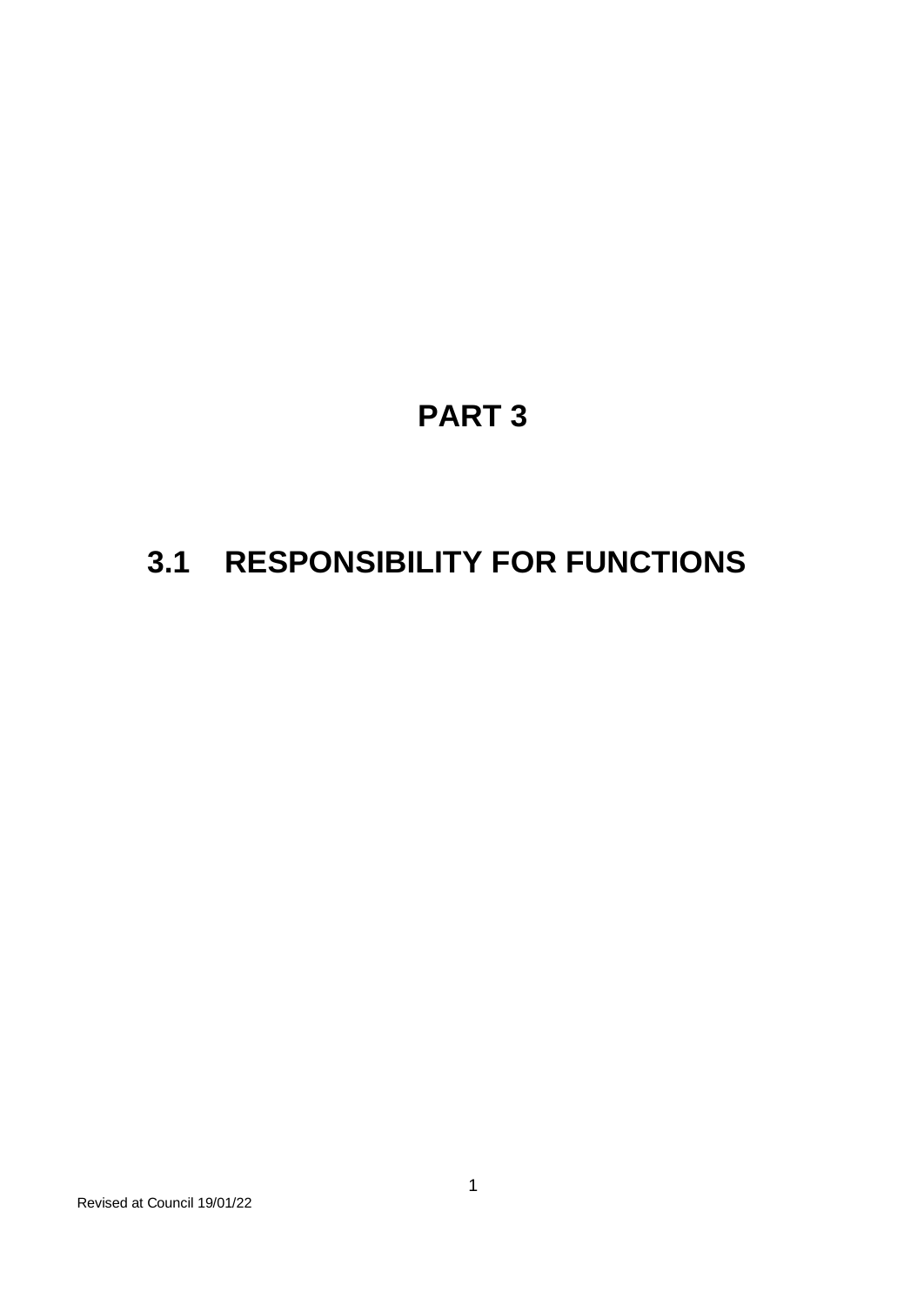### **Introduction**

Section 13 of the Local Government Act 2000 makes the Cabinet responsible for all the functions of the Council with the exception of those functions specified in the Local Authorities (Executive Arrangements)(Functions and Responsibilities)(Wales) Regulations 2007 as not being the responsibility of the Cabinet to some extent.

Schedule 1 to the Regulations lists those functions that must not be the responsibility of the Cabinet. Accordingly, these functions have been allocated to the Council as set out in **table 1** below. Some Council functions are delegated to Committees of the Council, the terms of reference and composition for which are set out in **table 3**.

Schedule 2 to the Regulations sets out those functions that may be (but need not be) the responsibility of the Cabinet. These functions (also known as "local choice" functions) are listed in **table 2** below, each function being allocated to either the Council or the Cabinet as indicated in the second column of the table.

Schedule 3 to the Regulations contains a list of those functions that cannot be the sole responsibility of the Cabinet. These functions relate to various corporate strategies and plans, responsibility for which is shared between the Council and the Cabinet, as set out **in paragraph 4.1 of Article 4 of Part 2 to the Constitution.**

Other functions that are commonly exercised solely by the Cabinet are set out in **table 4** but the list is not exhaustive and so if a function is not specifically listed in any of the tables then it will by default be the Cabinet that has responsibility for that function.

Council and/or Cabinet functions may be delegated to other decision-making bodies or officers and where applicable this is indicated in the right hand column of the relevant table. However, the Council and/or Cabinet still retain responsibility for the function even though it has been delegated.

Where functions are shown as being delegated to officers in any of the tables, the circumstances in which officers may exercise delegated functions are set out in the **Scheme of Delegation**, a copy of which is enclosed at the end of Part 3.

#### **TABLE 1 - COUNCIL FUNCTIONS**

| <b>Function</b>                                                                                                       | <b>Provision of Act or</b><br><b>Statutory instrument</b>                            | Delegated to                                                                                      |
|-----------------------------------------------------------------------------------------------------------------------|--------------------------------------------------------------------------------------|---------------------------------------------------------------------------------------------------|
| 1. Power to determine<br>applications for planning<br>permission                                                      | Sections 70(1) (a) and<br>(b) and 72 of the Town<br>and Country Planning<br>Act 1990 | <b>Planning Committee.</b><br>The Chief Executive or any relevant<br>Director or Head of Service. |
| 2. Power to determine<br>applications to develop<br>land without compliance<br>with conditions<br>previously attached | Section 73 of the Town<br>and Country Planning<br>Act 1990                           | Planning Committee.<br>The Chief Executive or any relevant<br>Director or Head of Service.        |

#### **A. Functions Relating to Town & Country Planning & Development Control**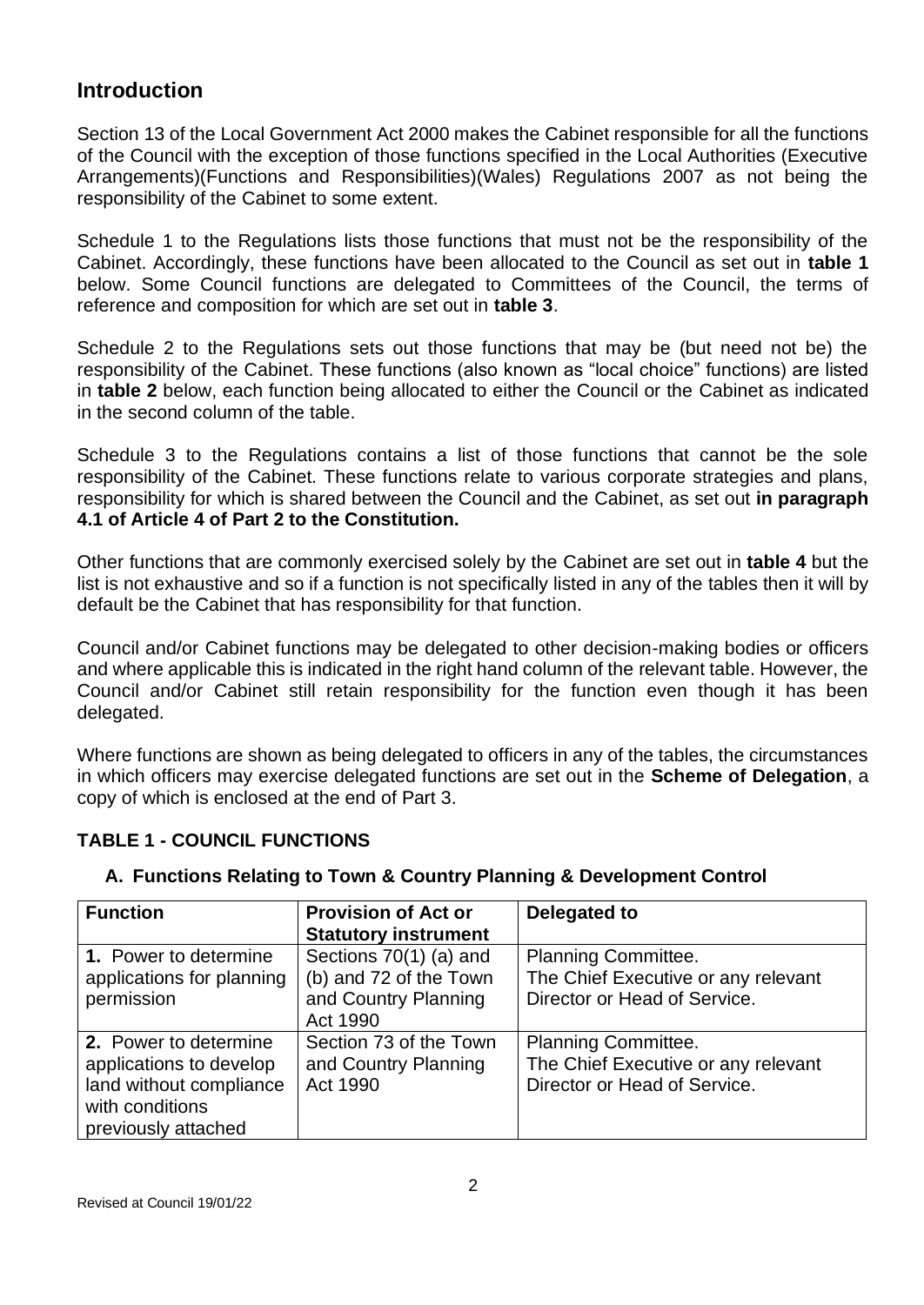| <b>Function</b>                                                                                                                                            | <b>Provision of Act or</b><br><b>Statutory instrument</b>                                                                                                                                                                                                                                    | Delegated to                                                                                      |
|------------------------------------------------------------------------------------------------------------------------------------------------------------|----------------------------------------------------------------------------------------------------------------------------------------------------------------------------------------------------------------------------------------------------------------------------------------------|---------------------------------------------------------------------------------------------------|
| 3. Power to grant<br>planning permission for<br>development already<br>carried out                                                                         | Section 73A of the Town<br>and Country Planning<br>Act 1990                                                                                                                                                                                                                                  | Planning Committee.<br>The Chief Executive or any relevant<br>Director or Head of Service.        |
| 4. Power to decline to<br>determine applications<br>for planning permission                                                                                | Section 70A of the Town<br>and Country Planning<br>Act 1990                                                                                                                                                                                                                                  | Planning Committee.<br>The Chief Executive or any relevant<br>Director or Head of Service.        |
| 5. Duties relating to the<br>making of<br>determinations of<br>planning applications                                                                       | Sections 69, 76 and 92<br>of the Town and<br><b>Country Planning Act</b><br>1990 and Articles 8, 10<br>to 13, 15 to 22 and 25<br>and 26 of the Town and<br><b>Country Planning</b><br>(General Development<br>Procedure) Order 1995<br>(S.I. 1995/419) and<br>directions made there<br>under | Planning Committee.<br>The Chief Executive or any relevant<br>Director or Head of Service.        |
| 6. Power to determine<br>applications for planning<br>permission made by a<br>local authority, alone or<br>jointly with another<br>person                  | Section 316 of the Town<br>and Country Planning<br>Act 1990 and the Town<br>and Country Planning<br><b>General Regulations</b><br>1992 (S.I. 1992/1492)                                                                                                                                      | Planning Committee.                                                                               |
| 7. Power to make<br>determinations, give<br>approvals and agree<br>certain other matters<br>relating to the exercise<br>of permitted<br>development rights | Parts 6, 7, 11, 17, 19,<br>20, 21to 24, 30 and 31<br>of Schedule 2 to the<br><b>Town and Country</b><br><b>Planning (General</b><br><b>Permitted Development)</b><br>Order 1995 (S.I.<br>1995/418)                                                                                           | Planning Committee.<br>The Chief Executive or any relevant<br>Director or Head of Service.        |
| 8. Power to enter into<br>planning obligation,<br>regulating development<br>or use of land                                                                 | Section 106 of the Town<br>and Country Planning<br>Act 1990                                                                                                                                                                                                                                  | Planning Committee.<br>The Chief Executive or any relevant<br>Director or Head of Service.        |
| 9. Power to issue a<br>certificate of existing or<br>proposed lawful use or<br>development                                                                 | Sections 191(4) and<br>192(2) of the Town and<br><b>Country Planning Act</b><br>1990                                                                                                                                                                                                         | Planning Committee.<br>The Chief Executive or any relevant<br>Director or Head of Service.        |
| 10. Power to serve a<br>completion notice                                                                                                                  | Section 94(2) of the<br><b>Town and Country</b><br>Planning Act 1990                                                                                                                                                                                                                         | <b>Planning Committee.</b><br>The Chief Executive or any relevant<br>Director or Head of Service. |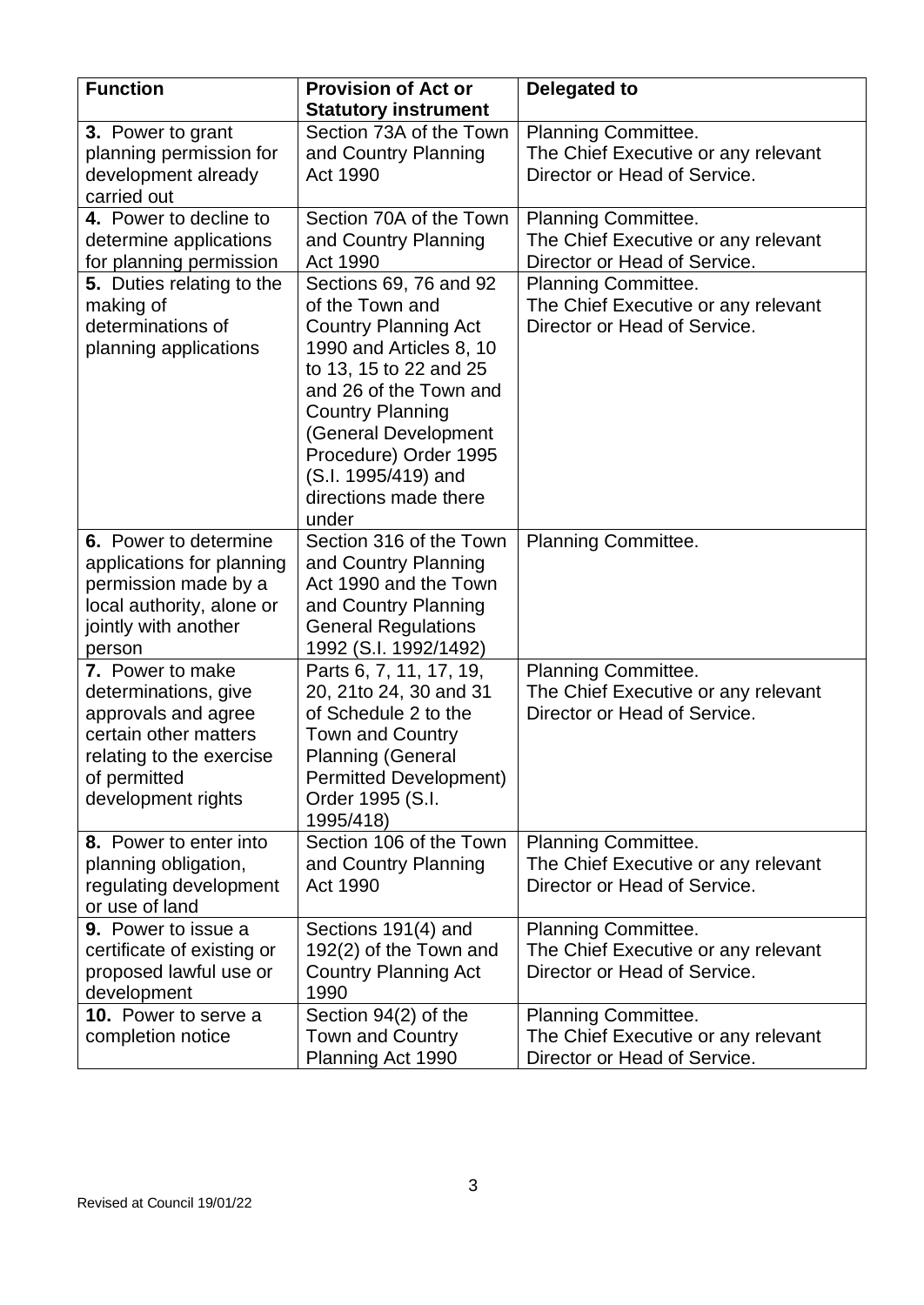| <b>Function</b>                                                                                                                                                                                                                                                                      | <b>Provision of Act or</b><br><b>Statutory instrument</b>                                                                                                                                                                    | <b>Delegated to</b>                                                                              |
|--------------------------------------------------------------------------------------------------------------------------------------------------------------------------------------------------------------------------------------------------------------------------------------|------------------------------------------------------------------------------------------------------------------------------------------------------------------------------------------------------------------------------|--------------------------------------------------------------------------------------------------|
| 11. Power to grant<br>consent for the display<br>of advertisements                                                                                                                                                                                                                   | Section 220 of the Town<br>and Country Planning<br>Act 1990 and the Town<br>and Country Planning<br>(Control of<br>Advertisements)<br>Regulations 1992                                                                       | Planning Committee.<br>The Chief Executive or any relevant<br>Director or Head of Service.       |
| 12. Power to authorise<br>entry onto land                                                                                                                                                                                                                                            | Section 196A of the<br><b>Town and Country</b><br>Planning Act 1990                                                                                                                                                          | The Chief Executive or any relevant<br>Director or Head of Service.                              |
| 13. Power to require<br>the discontinuance of a<br>use of land                                                                                                                                                                                                                       | Section 102 of the Town<br>and Country Planning<br>Act 1990                                                                                                                                                                  | Planning Committee.<br>The Chief Executive or any relevant<br>Director or Head of Service.       |
| 14. Power to serve a<br>planning contravention<br>notice, breach of<br>condition notice or stop<br>notice                                                                                                                                                                            | Sections 171C, 187A<br>and 183(1) of the Town<br>and Country Planning<br>Act 1990                                                                                                                                            | The Chief Executive or any relevant<br>Director or Head of Service.                              |
| 15. Power to issue an<br>enforcement notice                                                                                                                                                                                                                                          | Section 172 of the Town<br>and Country Planning<br>Act 1990                                                                                                                                                                  | The Chief Executive or any relevant<br>Director or Head of Service.                              |
| 16. Power to apply for<br>an injunction restraining<br>a breach of planning<br>control                                                                                                                                                                                               | Section 187B of the<br><b>Town and Country</b><br>Planning Act 1990                                                                                                                                                          | The Chief Executive or any relevant<br>Director or Head of Service.                              |
| 17. Power to determine<br>applications for<br>hazardous substances<br>consent, and related<br>powers                                                                                                                                                                                 | Sections 9(1) and 10 of<br>the Planning<br>(Hazardous<br>Substances) Act 1990                                                                                                                                                | <b>Planning Committee</b><br>The Chief Executive or any relevant<br>Director or Head of Service. |
| <b>18.</b> Duty to determine<br>conditions to which old<br>mining permissions,<br>relevant planning<br>permissions relating to<br>dormant sites or active<br>Phase I or II sites, or<br>mineral permissions<br>relating to mining sites,<br>as the case may be, are<br>to be subject | Paragraph $2(6)(a)$ of<br>Schedule 2 to the<br>Planning and<br><b>Compensation Act</b><br>1991, paragraph 9(6) of<br>Schedule 13 to the<br><b>Environment Act 1995</b><br>and paragraph $6(5)$ of<br>Schedule 14 to that Act | <b>Planning Committee</b><br>The Chief Executive or any relevant<br>Director or Head of Service. |
| 19. Power to require<br>proper maintenance of<br>land                                                                                                                                                                                                                                | Section 215(1) of the<br><b>Town and Country</b><br>Planning Act 1990                                                                                                                                                        | Planning Committee.<br>The Chief Executive or any relevant<br>Director or Head of Service.       |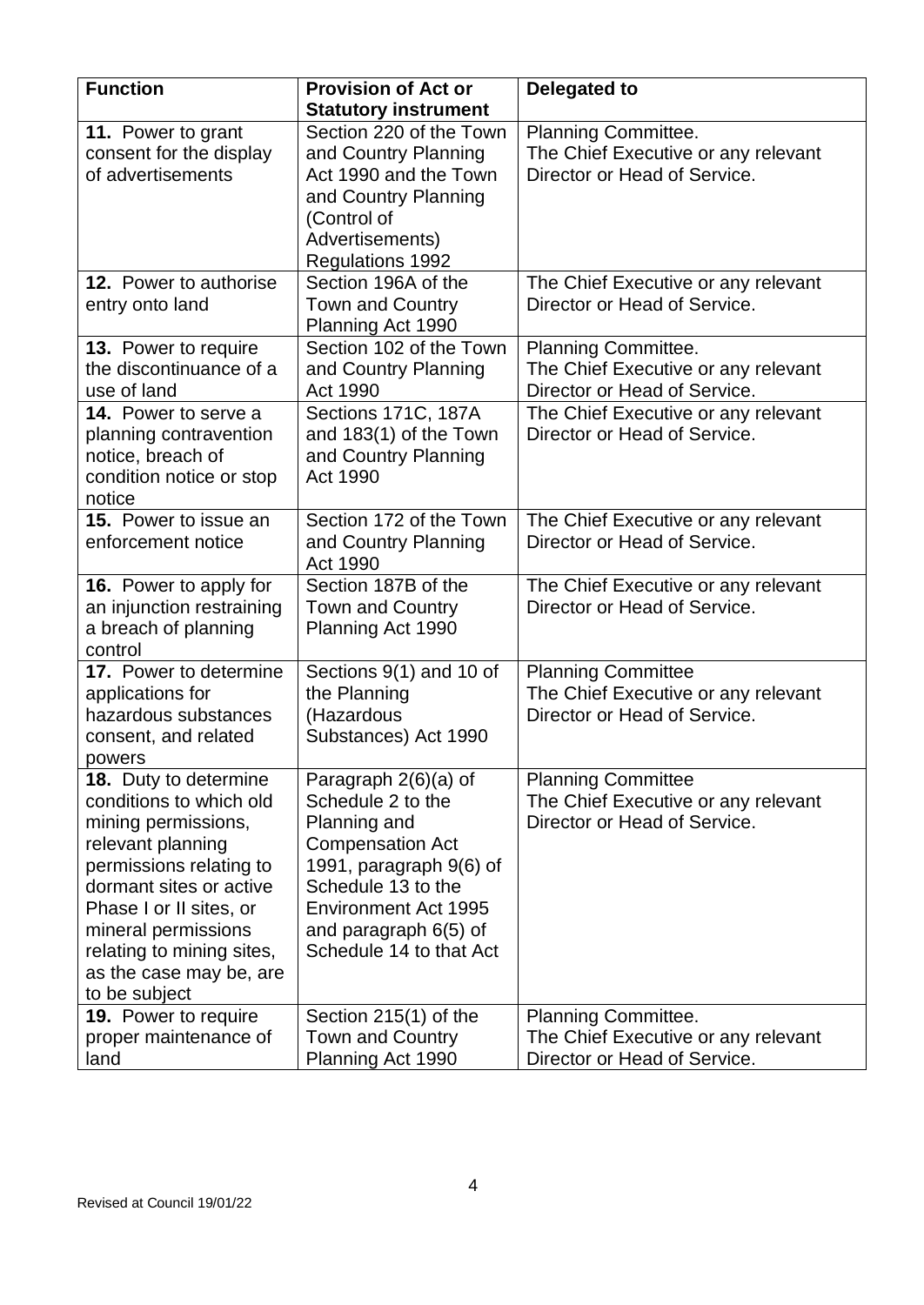| <b>Function</b>                                                                                           | <b>Provision of Act or</b><br><b>Statutory instrument</b>                                                                                                                                                                                                                                                                                                                                                             | Delegated to                                                                                      |
|-----------------------------------------------------------------------------------------------------------|-----------------------------------------------------------------------------------------------------------------------------------------------------------------------------------------------------------------------------------------------------------------------------------------------------------------------------------------------------------------------------------------------------------------------|---------------------------------------------------------------------------------------------------|
| 20. power to determine<br>applications for listed<br>building consent, and<br>related powers              | Sections 16(1) and (2),<br>17 and 33(1) of the<br><b>Planning (Listed</b><br><b>Buildings and</b><br><b>Conservation Areas) Act</b><br>1990                                                                                                                                                                                                                                                                           | <b>Planning Committee</b><br>The Chief Executive or any relevant<br>Director or Head of Service.  |
| 21. Power to determine<br>applications for<br>conservation area<br>consent                                | Section 16(1) of the<br><b>Planning (Listed</b><br><b>Buildings and</b><br><b>Conservation Areas) Act</b><br>1990 as applied by<br>section 74(3) of that Act                                                                                                                                                                                                                                                          | Planning Committee.<br>The Chief Executive or any relevant<br>Director or Head of Service.        |
| 22. Duties relating to<br>applications for listed<br>building consent and<br>conservation area<br>consent | Section 13(1) of the<br><b>Planning (Listed</b><br><b>Buildings and</b><br><b>Conservation Areas) Act</b><br>1990 and regulations 3<br>to 13 of the Planning<br>(Listed Buildings and<br><b>Conservation Areas)</b><br>Regulations 1990 and<br>paragraph 127 of the<br>Welsh Office circular<br>61/96: Planning and the<br><b>Historic Environment:</b><br><b>Historic Buildings and</b><br><b>Conservation Areas</b> | Planning Committee.<br>The Chief Executive or any relevant<br>Director or Head of Service.        |
| 23. Power to serve a<br>building preservation<br>notice, and related<br>powers                            | Sections $3(1)$ and $4(1)$<br>of the Planning (Listed<br><b>Buildings and</b><br><b>Conservation Areas) Act</b><br>1990                                                                                                                                                                                                                                                                                               | The Chief Executive or any relevant<br>Director or Head of Service.                               |
| 24. Power to issue a<br>listed building<br>enforcement notice                                             | Section 38 of the<br><b>Planning (Listed</b><br><b>Buildings and</b><br><b>Conservation Areas) Act</b><br>1990                                                                                                                                                                                                                                                                                                        | The Chief Executive or any relevant<br>Director or Head of Service.                               |
| 25. Powers to acquire a<br>listed building in need of<br>repair and to serve a<br>repairs notice          | Sections 47 and 48 of<br>the Planning (Listed<br><b>Buildings and</b><br><b>Conservation Areas) Act</b><br>1990                                                                                                                                                                                                                                                                                                       | <b>Planning Committee.</b><br>The Chief Executive or any relevant<br>Director or Head of Service. |
| 26. Power to apply for<br>an injunction in relation<br>to a listed building                               | Section 44A of the<br><b>Planning (Listed</b><br><b>Buildings and</b><br><b>Conservation Areas) Act</b><br>1990                                                                                                                                                                                                                                                                                                       | The Chief Executive or any relevant<br>Director or Head of Service.                               |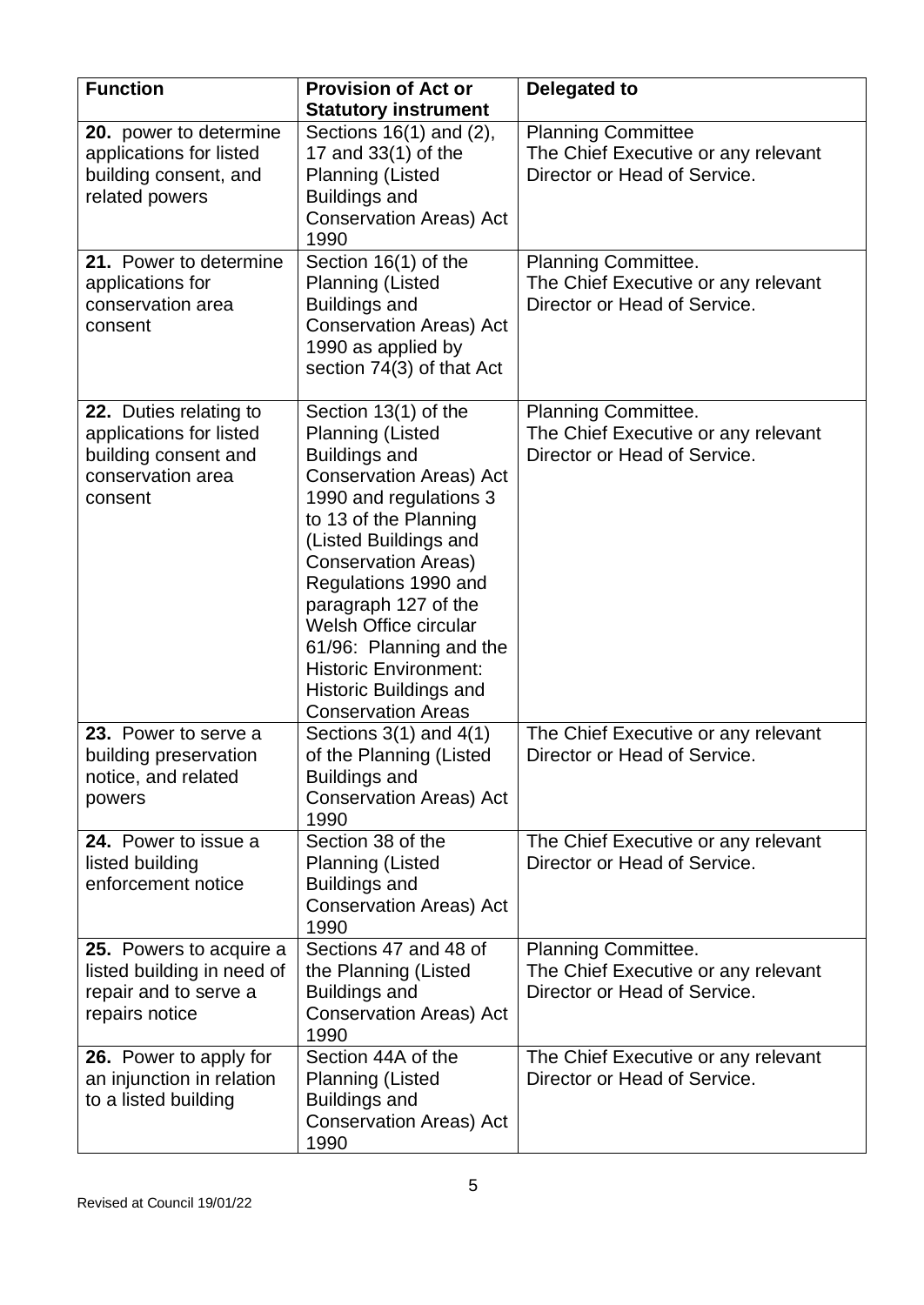| <b>Function</b>                                                               | <b>Provision of Act or</b><br><b>Statutory instrument</b>                                                            | Delegated to                                                                                      |
|-------------------------------------------------------------------------------|----------------------------------------------------------------------------------------------------------------------|---------------------------------------------------------------------------------------------------|
| 27. Power to execute<br>urgent works                                          | Section 54 of the<br><b>Planning (Listed</b><br><b>Buildings and Buildings</b><br>in Conservation Areas)<br>Act 1990 | The Chief Executive or any relevant<br>Director or Head of Service.                               |
| 28. Power related to<br>mineral working                                       | Schedule 9 of the Town<br>and Country Planning<br>Act 1990                                                           | Planning Committee.<br>The Chief Executive or any relevant<br>Director or Head of Service.        |
| 29. Power related to<br>footpaths and<br>bridleways                           | Section 257 of the Town<br>and Country Planning<br>Act 1990                                                          | Planning Committee.<br>The Chief Executive or any relevant<br>Director or Head of Service.        |
| 30. Power as to<br>certification of<br>appropriate alternative<br>development | Section 17 of the Land<br>Compensation Act 1961                                                                      | <b>Planning Committee.</b><br>The Chief Executive or any relevant<br>Director or Head of Service. |
| 31. Duties in relation to<br>purchase notices                                 | Sections 137-144 of the<br><b>Town and Country</b><br>Planning Act 1990                                              | The Chief Executive or any relevant<br>Director or Head of Service.                               |
| 32. Powers related to<br>blight notices                                       | Sections 149-171 of the<br><b>Town and Country</b><br>Planning Act 1990                                              | The Chief Executive or any relevant<br>Director or Head of Service.                               |

#### **B. Licensing & Registration Functions (in so far as not covered by any other paragraph in the remainder of Table 1).**

| <b>Function</b>                                                                                     | <b>Provision of Act or Statutory</b><br><b>Instrument</b>                | Delegated to                                                                 |
|-----------------------------------------------------------------------------------------------------|--------------------------------------------------------------------------|------------------------------------------------------------------------------|
| 1. Power to issue<br>licences authorising the<br>use of land as a caravan<br>site ("site licences") | Section 3(3) of the Caravan Sites and<br>Control of Development Act 1960 | The Chief Executive or<br>any relevant Director or<br><b>Head of Service</b> |
| 2. Power to license the<br>use of moveable<br>dwellings and camping<br>sites                        | Section 269(1) of the Public Health Act<br>1936                          | The Chief Executive or<br>any relevant Director or<br><b>Head of Service</b> |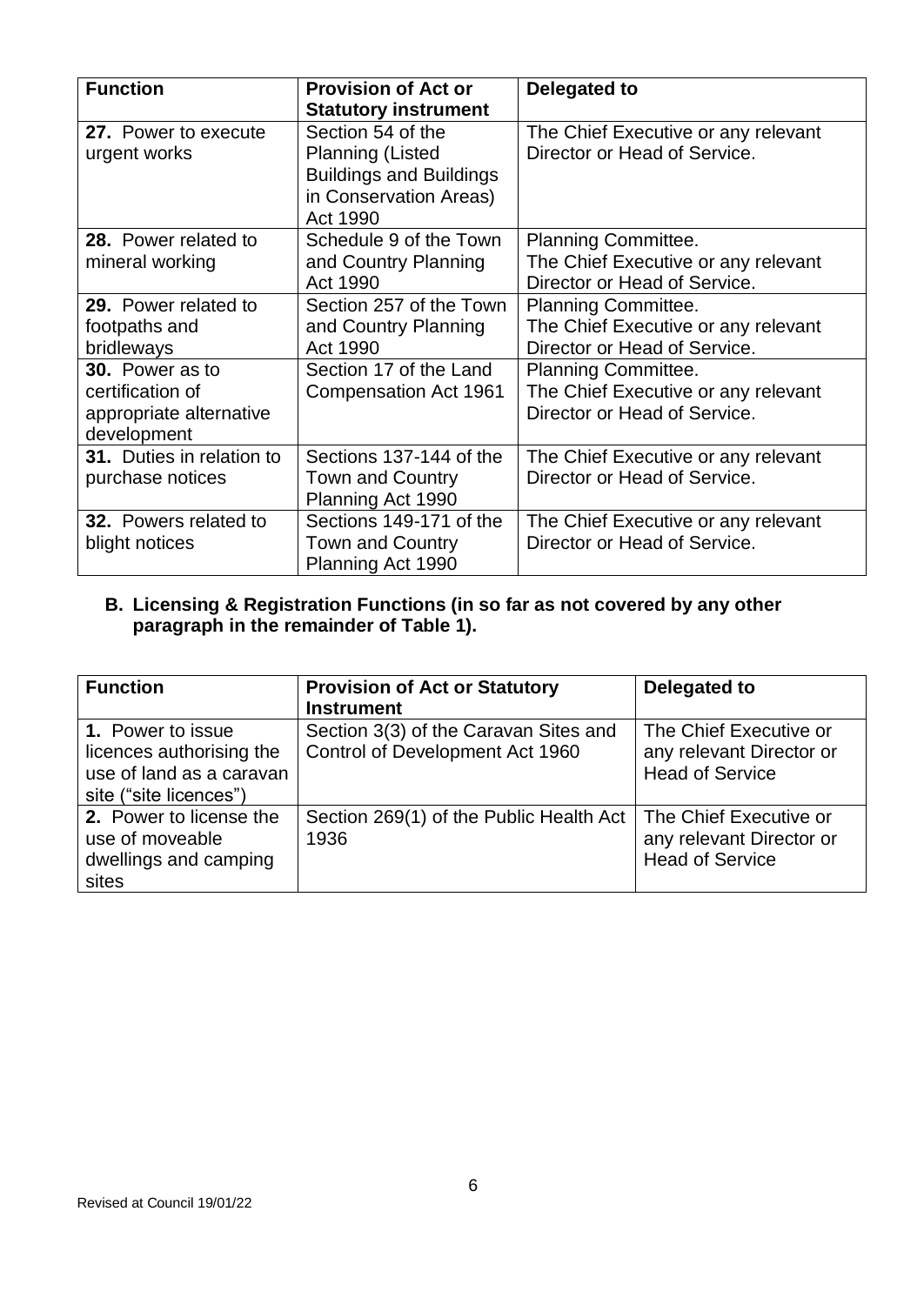| <b>Function</b>                                                                                         | <b>Provision of Act or Statutory</b><br>instrument                                                                                                                                                                                                                                                                                                                                                                               | <b>Delegated to</b>                                                                                  |
|---------------------------------------------------------------------------------------------------------|----------------------------------------------------------------------------------------------------------------------------------------------------------------------------------------------------------------------------------------------------------------------------------------------------------------------------------------------------------------------------------------------------------------------------------|------------------------------------------------------------------------------------------------------|
| 3. Power to license<br>hackney carriages and<br>private hire vehicles                                   | (a) as to hackney carriages, the Town<br>Police Clauses Act 1847, as<br>extended by Section 171 of the<br>Public Health Act 1875 and section<br>15 of the Transport Act 1985; and<br>sections 47, 57, 58, 60 and 79 of<br>the Local Government<br>(Miscellaneous Provisions) Act<br>1976<br>(b) as to private hire vehicles, sections<br>48, 57, 58, 60 and 79 of the Local<br>Government (Miscellaneous<br>Provisions) Act 1976 | Licensing Committee.<br>The Chief Executive or<br>any relevant Director or<br><b>Head of Service</b> |
| 4. Power to license<br>drivers of hackney<br>carriages and private<br>hire vehicles                     | Sections 51, 53, 54, 59, 61 and 79 of<br>the Local Government (Miscellaneous<br>Provisions) Act 1976                                                                                                                                                                                                                                                                                                                             | Licensing Committee.<br>The Chief Executive or<br>any relevant Director or<br><b>Head of Service</b> |
| 5. Power to license<br>operators of hackney<br>carriages and private<br>hire vehicles                   | Sections 55 to 58, 62 and 79 of the<br><b>Local Government (Miscellaneous</b><br>Provisions) Act 1976                                                                                                                                                                                                                                                                                                                            | Licensing Committee.<br>The Chief Executive or<br>any relevant Director or<br><b>Head of Service</b> |
| 6. Power to register<br>pool promoters                                                                  | Schedule 2 to the Betting, Gaming and<br>Lotteries Act 1963                                                                                                                                                                                                                                                                                                                                                                      | Licensing Committee.<br>The Chief Executive or<br>any relevant Director or<br><b>Head of Service</b> |
| 7. Power to grant track<br>betting licenses                                                             | Schedule 3 to the Betting, Gaming and<br>Lotteries Act 1963                                                                                                                                                                                                                                                                                                                                                                      | Licensing Committee.<br>The Chief Executive or<br>any relevant Director or<br><b>Head of Service</b> |
| 8. Power to license<br>inter-track betting<br>schemes.                                                  | Schedule 5ZA to the Betting, Gaming<br>and Lotteries Act 1963                                                                                                                                                                                                                                                                                                                                                                    | <b>Licensing Committee</b>                                                                           |
| 9. Power to grant<br>permits in respect of<br>premises with<br>amusement machines                       | Schedule 9 to the Gaming Act 1968                                                                                                                                                                                                                                                                                                                                                                                                | <b>Licensing Committee</b>                                                                           |
| 10. Power to register<br>societies wishing to<br>promote lotteries                                      | Schedule 1 to the Lotteries and<br>Amusements Act 1976                                                                                                                                                                                                                                                                                                                                                                           | Licensing Committee.<br>The Chief Executive or<br>any relevant Director or<br><b>Head of Service</b> |
| 11. Power to grant<br>permits in respect of<br>premises where<br>amusements with prizes<br>are provided | Schedule 3 to the lotteries and<br>Amusements Act 1976                                                                                                                                                                                                                                                                                                                                                                           | Licensing Committee.<br>The Chief Executive or<br>any relevant Director or<br><b>Head of Service</b> |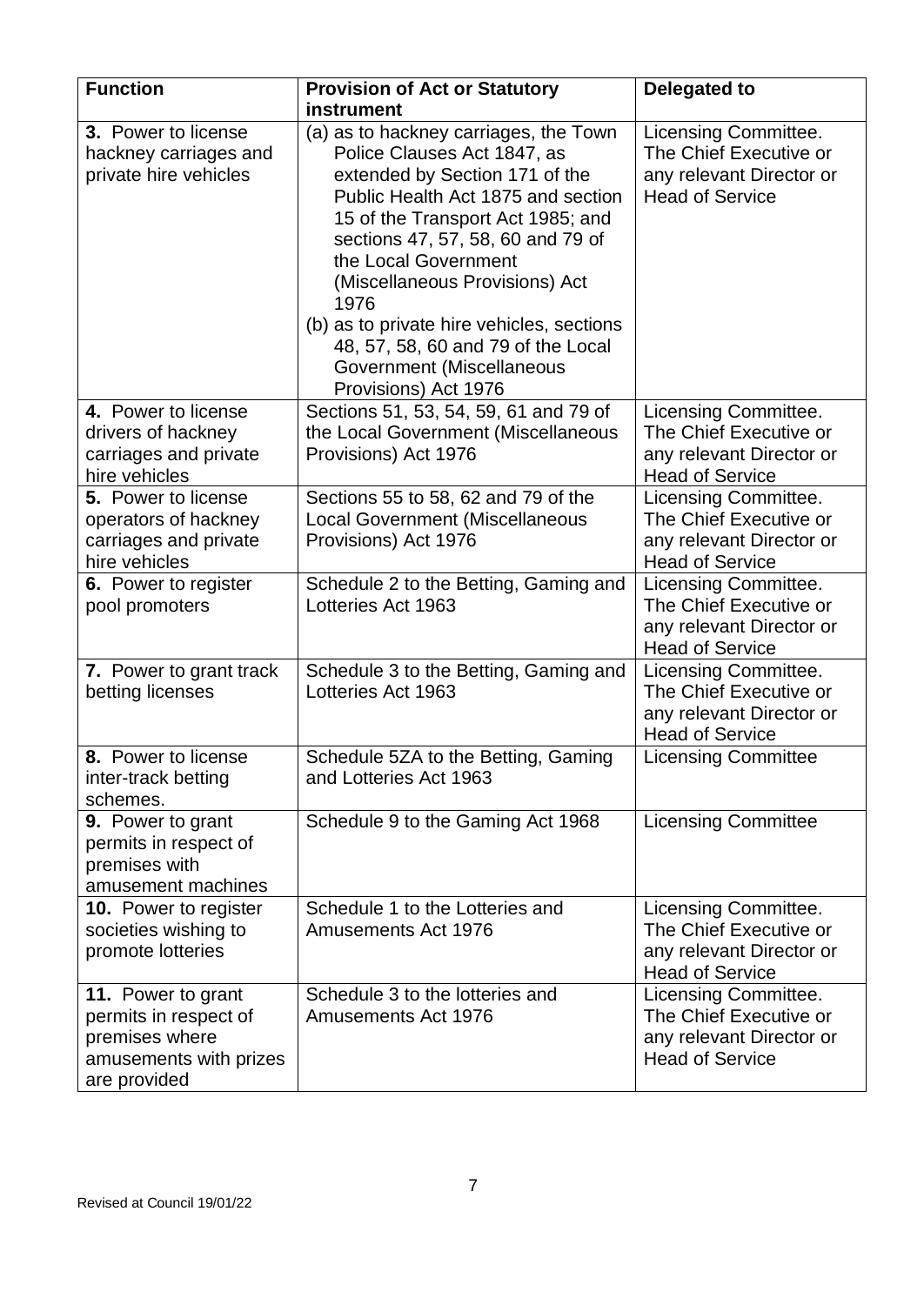| <b>Function</b>                                                                                                      | <b>Provision of Act or Statutory</b><br>instrument                                                                                                                                                                                                                                    | Delegated to                                                                                         |
|----------------------------------------------------------------------------------------------------------------------|---------------------------------------------------------------------------------------------------------------------------------------------------------------------------------------------------------------------------------------------------------------------------------------|------------------------------------------------------------------------------------------------------|
| 12. Power to issue<br>entertainments licenses                                                                        | Section 12 of the Children and Young<br>Persons Act 1933                                                                                                                                                                                                                              | Now superseded by the<br>Licensing Act 2003                                                          |
| 13. Power to license<br>sex shops and sex<br>cinemas                                                                 | Section 2 and Schedule 3 of the Local<br>Government (Miscellaneous<br>Provisions) Act 1982                                                                                                                                                                                            | Licensing Committee.                                                                                 |
| 14. Power to license<br>performances of<br>hypnotism                                                                 | The Hypnotism Act 1952                                                                                                                                                                                                                                                                | Licensing Committee.<br>The Chief Executive or<br>any relevant Director or<br><b>Head of Service</b> |
| 15. Power to license<br>premises for<br>acupuncture, tattooing,<br>ear piercing and<br>electrolysis                  | Sections 13 to 17 of the Local<br>Government (Miscellaneous<br>Provisions) Act 1982                                                                                                                                                                                                   | Licensing Committee.<br>The Chief Executive or<br>any relevant Director or<br><b>Head of Service</b> |
| 16. Power to license<br>pleasure boats and<br>pleasure vessels                                                       | Section 94 of the Public Health Acts<br>Amendment Act 1907                                                                                                                                                                                                                            | Licensing Committee.<br>The Chief Executive or<br>any relevant Director or<br><b>Head of Service</b> |
| 17. Power to license<br>market and street<br>trading                                                                 | Part III of, and Schedule 4 to, the<br><b>Local Government (Miscellaneous</b><br>Provisions) Act 1982                                                                                                                                                                                 | Licensing Committee.<br>The Chief Executive or<br>any relevant Director or<br><b>Head of Service</b> |
| 18. Duty to keep list of<br>persons entitled to sell<br>non-medicinal poisons                                        | Sections $3(1)(b)(ii)$ , 5, 6 and 11 of the<br>Poisons Act 1972                                                                                                                                                                                                                       | The Chief Executive or<br>any relevant Director or<br><b>Head of Service</b>                         |
| 19. Power to license<br>dealers in game and the<br>killing and selling of<br>game                                    | Sections 5, 6, 17, 18 and 21 to 23 of<br>the Game Act 1831; sections 2 to 16<br>of the Game Licences Act 1860,<br>section 4 of the Customs and Inland<br>Revenue Act 1883, and section 27 of<br>the Local Government Act 1894, and<br>section 213 of the Local Government<br>Act 1972 | The Chief Executive or<br>any relevant Director or<br><b>Head of Service</b>                         |
| 20. Power to register<br>and license premises for<br>the preparation of food                                         | Section 19 of the Food Safety Act<br>1990                                                                                                                                                                                                                                             | The Chief Executive or<br>any relevant Director or<br><b>Head of Service</b>                         |
| 21. Power to license<br>scrap yards                                                                                  | Section 1 of the Scrap Metal Dealers<br>Act 1964                                                                                                                                                                                                                                      | The Chief Executive or<br>any relevant Director or<br><b>Head of Service</b>                         |
| 22. Power to issue,<br>amend or replace safety<br>certificates (whether<br>general or special) for<br>sports grounds | The Safety of Sports Grounds Act<br>1975                                                                                                                                                                                                                                              | The Chief Executive or<br>any relevant Director or<br><b>Head of Service</b>                         |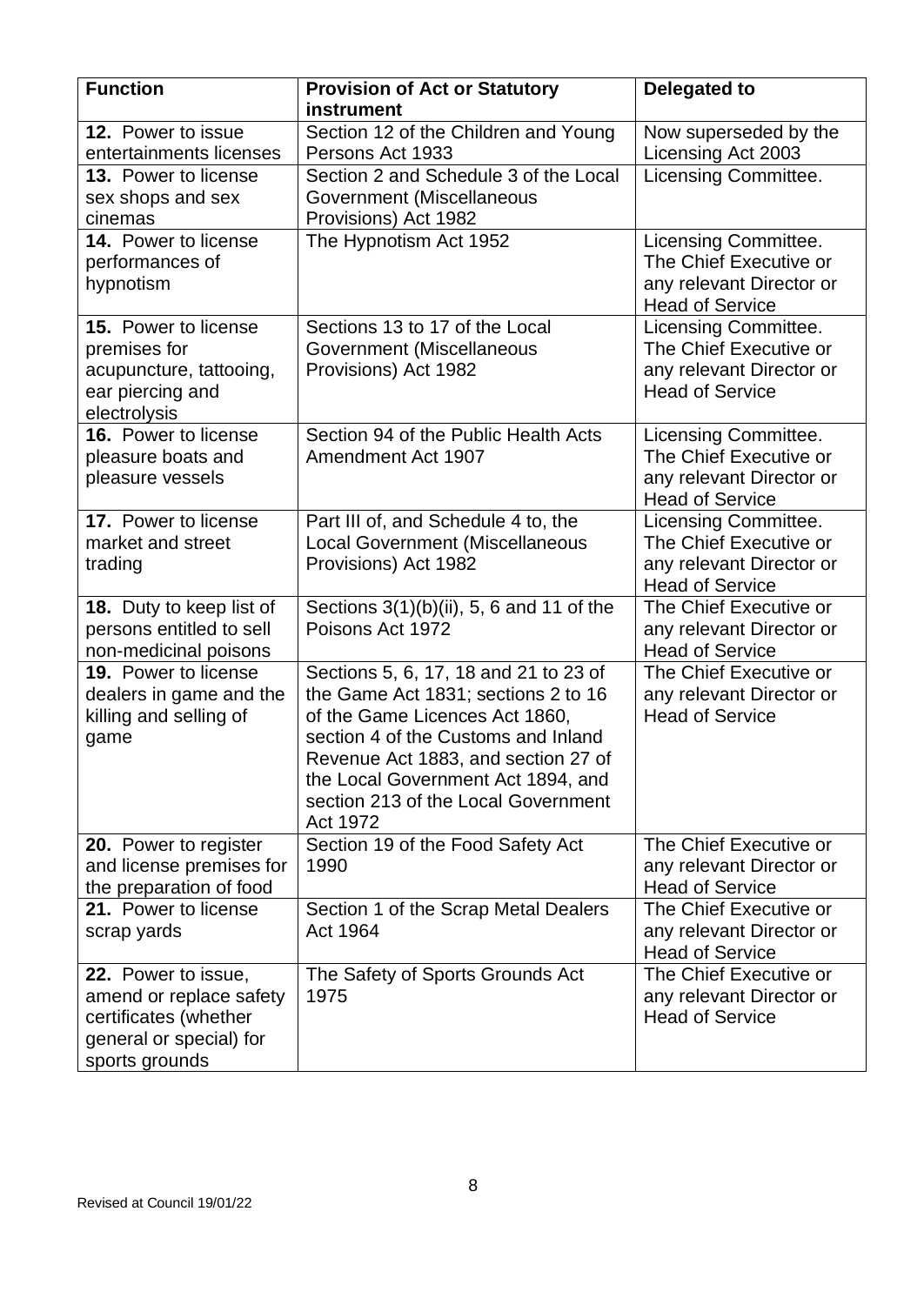| <b>Function</b>                                                                                                                                  | <b>Provision of Act or Statutory</b><br>instrument                                                                                                                                                                                                                                       | <b>Delegated to</b>                                                          |
|--------------------------------------------------------------------------------------------------------------------------------------------------|------------------------------------------------------------------------------------------------------------------------------------------------------------------------------------------------------------------------------------------------------------------------------------------|------------------------------------------------------------------------------|
| 23. Power to issue,<br>cancel, amend or<br>replace safety<br>certificates for regulated<br>stands at sports<br>grounds                           | Part III of the Fire Safety and Safety of<br>Places of Sport Act 1987                                                                                                                                                                                                                    | The Chief Executive or<br>any relevant Director or<br><b>Head of Service</b> |
| 24. Duty to promote fire<br>safety                                                                                                               | Section 6 of the Fire and Rescue<br>Services Act 2004                                                                                                                                                                                                                                    | The Chief Executive or<br>any relevant Director or<br><b>Head of Service</b> |
| 25. Power to license<br>premises for the<br>breeding of dogs                                                                                     | Section 1 of the Breeding of Dogs Act<br>1973 and section 1 of the Breeding<br>and Sale of Dogs (Welfare) Act 1999                                                                                                                                                                       | The Chief Executive or<br>any relevant Director or<br><b>Head of Service</b> |
| 26. Power to license<br>pet shops and other<br>establishments where<br>animals are bred or kept<br>for the purposes of<br>carrying on a business | Section 1 of the Pet Animals Act 1951;<br>section 1 of the Animal Boarding<br>Establishments Act 1963; the Riding<br>Establishments Acts 1964 and 1970;<br>section 1 of the Breeding of Dogs Act<br>1973, and sections 1 and 8 of the<br>Breeding and Sale of Dogs (Welfare)<br>Act 1999 | The Chief Executive or<br>any relevant Director or<br><b>Head of Service</b> |
| 27. Power to register<br>animal trainers and<br>exhibitors                                                                                       | Section 1 of the Performing Animals<br>(Regulation) Act 1925                                                                                                                                                                                                                             | The Chief Executive or<br>any relevant Director or<br><b>Head of Service</b> |
| 28. Power to license<br>ZOOS                                                                                                                     | Section 1 of the Zoo Licensing Act<br>1981                                                                                                                                                                                                                                               | The Chief Executive or<br>any relevant Director or<br><b>Head of Service</b> |
| 29. Power to license<br>dangerous wild animals                                                                                                   | Section 1 of the Dangerous Wild<br>Animals Act 1976                                                                                                                                                                                                                                      | The Chief Executive or<br>any relevant Director or<br><b>Head of Service</b> |
| <b>30.</b> Power to enforce<br>regulations in relation to<br>animal by-products                                                                  | Regulation 49 of the Animal By-<br>products (Wales) Regulations 2006                                                                                                                                                                                                                     | The Chief Executive or<br>any relevant Director or<br><b>Head of Service</b> |
| 31. Power to license the<br>employment of<br>children                                                                                            | Part II of the Children and Young<br>Persons Act 1933, byelaws made<br>under that Part, and Part II of the<br>Children and Young Persons Act 1963                                                                                                                                        | The Chief Executive or<br>any relevant Director or<br><b>Head of Service</b> |
| <b>32.</b> Power to approve<br>premises for the<br>solemnisation of<br>marriages and the<br>registration of civil<br>partnerships                | Section 46A of the Marriage Act 1949,<br>section 6A of the Civil Partnership Act<br>2004 and the Marriages and Civil<br>Partnerships (Approved Premises)<br>Regulations 2005 (S.I. 2005/3168)                                                                                            | The Chief Executive or<br>any relevant Director or<br><b>Head of Service</b> |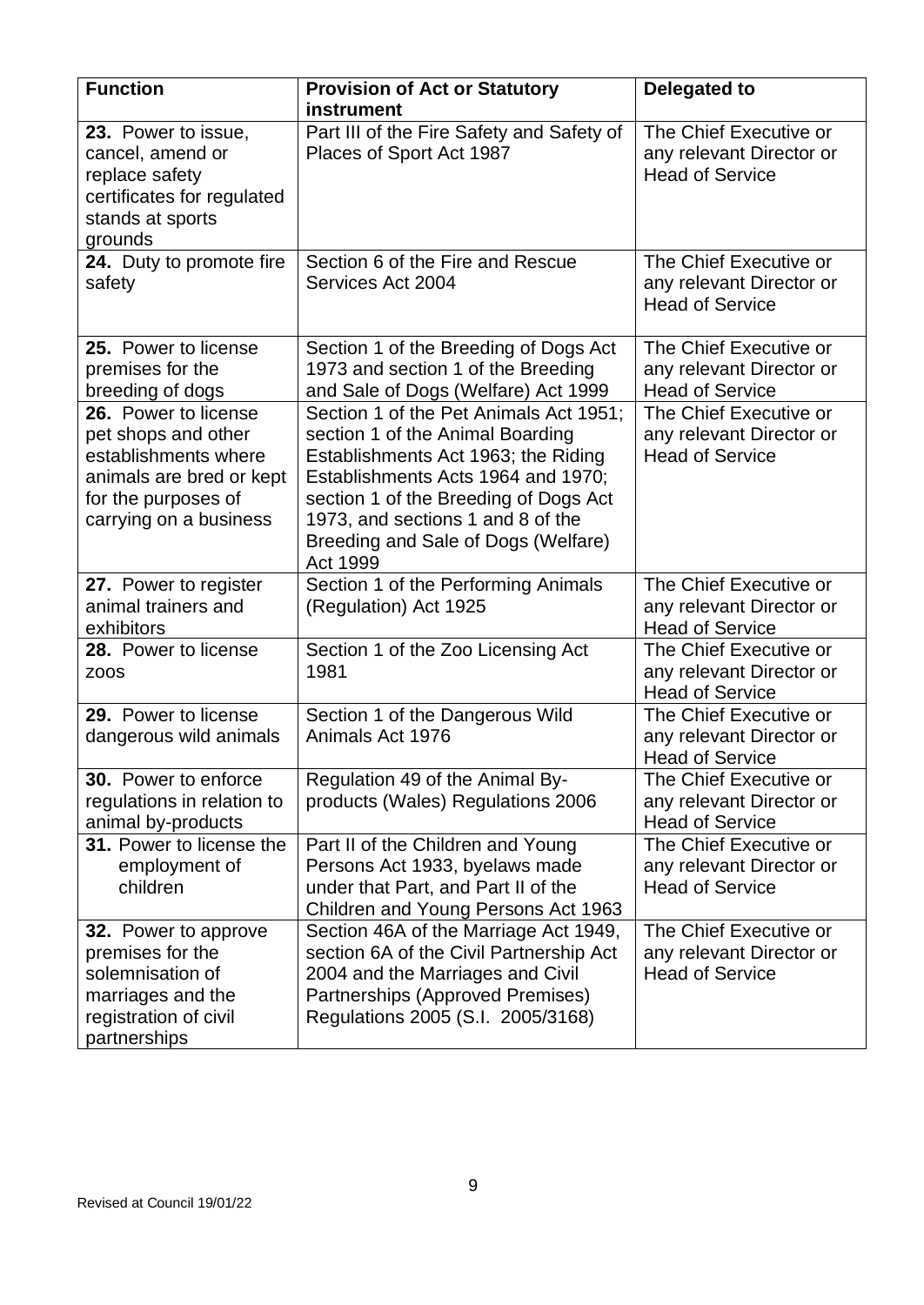| <b>Function</b>                                                                                                                                                                                                                                                                                                                                                                                          | <b>Provision of Act or Statutory</b><br>instrument                                                                   | Delegated to                                                                                                                                                                                                                                                                                                                                                                                                                                                                                          |
|----------------------------------------------------------------------------------------------------------------------------------------------------------------------------------------------------------------------------------------------------------------------------------------------------------------------------------------------------------------------------------------------------------|----------------------------------------------------------------------------------------------------------------------|-------------------------------------------------------------------------------------------------------------------------------------------------------------------------------------------------------------------------------------------------------------------------------------------------------------------------------------------------------------------------------------------------------------------------------------------------------------------------------------------------------|
| 33. Power to register<br>common land or town or<br>village greens, except<br>where the power is<br>exercisable solely for<br>the purpose of giving<br>effect to:<br>(a) an exchange of<br>lands effected by an<br>order under section<br>19(3) of, or<br>paragraph 6(4) of<br>Schedule 3 to, the<br>Acquisition of Land<br>Act 1981 or<br>(b) an order under<br>section 147 of the<br>Inclosure Act 1845 | Regulation 6 of the Commons<br><b>Registration (New Land) Regulations</b><br>1969 (S.I. 1969/1843)                   | <b>Head of Administration</b><br>and Law to consider and<br>determine on their legal<br>merits applications for the<br>registration of Common<br><b>Land and Village Greens</b><br>brought under the<br><b>Commons Registration</b><br>Act 1965 including the<br>appointment of an<br>inspector and the holding<br>of a public inquiry when<br>advised to do so by<br>Counsel and where such<br>an enquiry is held, to<br>implement the<br>recommendations<br>contained in the<br>Inspector's report. |
| 34. Power to register<br>variation of rights of<br>common                                                                                                                                                                                                                                                                                                                                                | Regulation 29 of the Commons<br><b>Registration (General) Regulations</b><br>1966 (S.I. 1966/1471)                   | The Chief Executive or<br>any relevant Director or<br><b>Head of Service</b>                                                                                                                                                                                                                                                                                                                                                                                                                          |
| 35. Power to issue a<br>permit to conduct<br>charitable collections                                                                                                                                                                                                                                                                                                                                      | Section 68 of the Charities Act 1992                                                                                 | Licensing Committee.<br>The Chief Executive or<br>any relevant Director or<br><b>Head of Service</b>                                                                                                                                                                                                                                                                                                                                                                                                  |
| 36. Power to grant<br>consent for the<br>operation of a<br>loudspeaker                                                                                                                                                                                                                                                                                                                                   | Schedule 2 to the Noise and Statutory<br>Nuisance Act 1993                                                           | The Chief Executive or<br>any relevant Director or<br><b>Head of Service</b>                                                                                                                                                                                                                                                                                                                                                                                                                          |
| 37. Power to grant a<br>street works licence                                                                                                                                                                                                                                                                                                                                                             | Section 50 of the New Roads and<br><b>Street Works Act 1991</b>                                                      | The Chief Executive or<br>any relevant Director or<br><b>Head of Service</b>                                                                                                                                                                                                                                                                                                                                                                                                                          |
| 38. Duty to register the<br>movement of pigs                                                                                                                                                                                                                                                                                                                                                             | Regulations 21(3) and (4) of the Pigs<br>(Records Identification and Movement)<br>(Wales) Order 2004 (S.I. 2004/996) | The Chief Executive or<br>any relevant Director or<br><b>Head of Service</b>                                                                                                                                                                                                                                                                                                                                                                                                                          |
| 39. Power to enforce<br>regulations in relation to<br>the movement of pigs                                                                                                                                                                                                                                                                                                                               | Regulation 27 (1) of the Pigs<br>(Records, Identification and<br>Movement) (Wales) Order 2004/996                    | The Chief Executive or<br>any relevant Director or<br><b>Head of Service</b>                                                                                                                                                                                                                                                                                                                                                                                                                          |
| 40. Power to issue a<br>licence to move cattle<br>from a market                                                                                                                                                                                                                                                                                                                                          | Article 5(2) of the Cattle Identification<br>Regulations 1998 (S.I. 1998/871)                                        | The Chief Executive or<br>any relevant Director or<br><b>Head of Service</b>                                                                                                                                                                                                                                                                                                                                                                                                                          |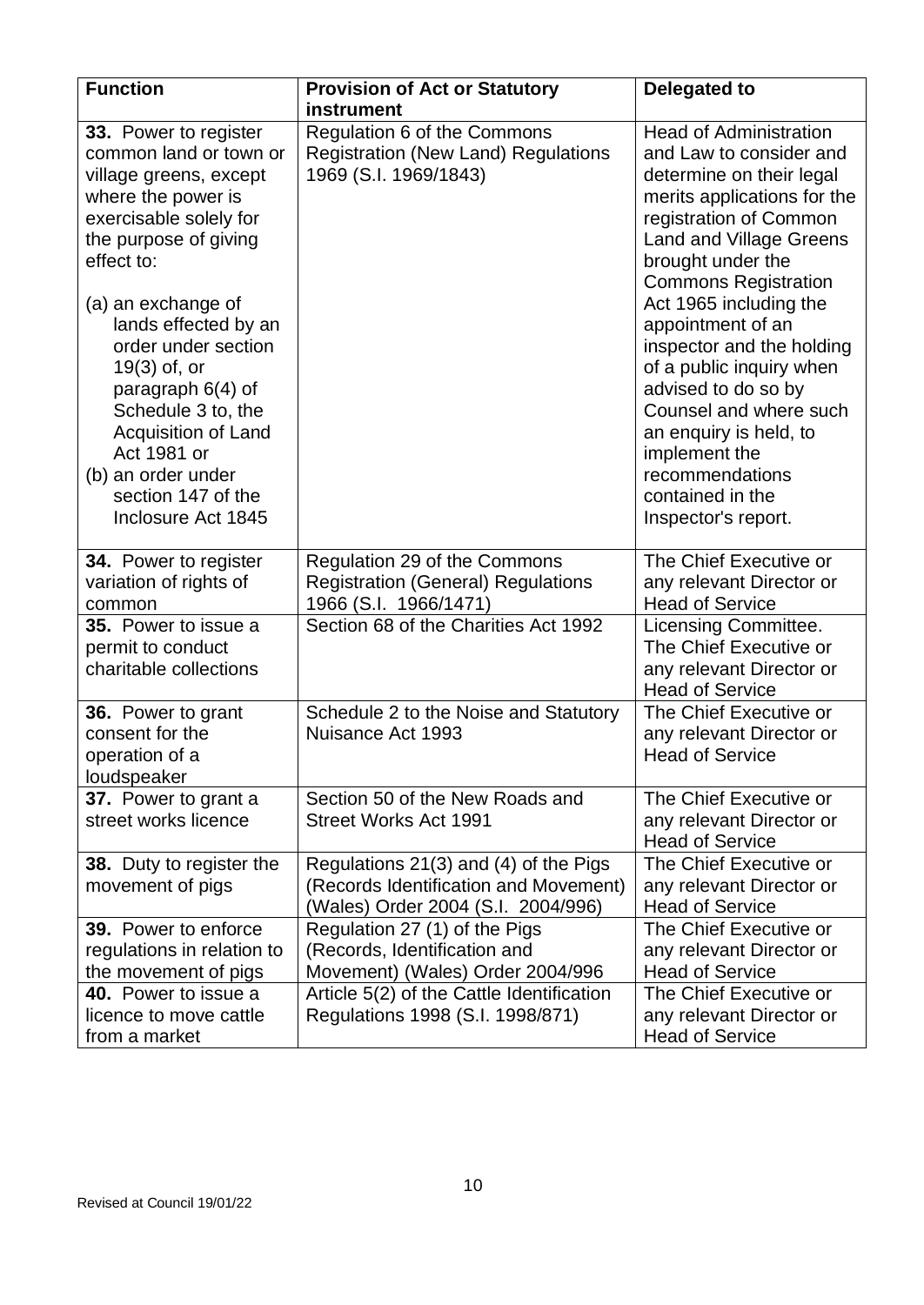| <b>Function</b>                                                                                                                                                                                                                                                                                 | <b>Provision of Act or Statutory</b><br>instrument                                                                              | Delegated to                                                                                                                                                 |
|-------------------------------------------------------------------------------------------------------------------------------------------------------------------------------------------------------------------------------------------------------------------------------------------------|---------------------------------------------------------------------------------------------------------------------------------|--------------------------------------------------------------------------------------------------------------------------------------------------------------|
| 41. Power to sanction<br>use of parts of buildings<br>for storage of celluloid<br>42. Duty to enforce and<br>execute Regulations<br>(EC) No. 852/2004 and<br>853/2004 in relation to<br>food business operators<br>as further specified in<br>the regulation 5 of the<br>Food (Hygiene) (Wales) | Section 1 of the Celluloid and<br>Cinematograph Film Act 1922<br>Regulation 5 of the Food (Hygiene)<br>(Wales) Regulations 2006 | The Chief Executive or<br>any relevant Director or<br><b>Head of Service</b><br>The Chief Executive or<br>any relevant Director or<br><b>Head of Service</b> |
| Regulations 2006                                                                                                                                                                                                                                                                                |                                                                                                                                 |                                                                                                                                                              |
| 43. Functions in respect<br>of establishing a<br><b>Licensing Committee</b>                                                                                                                                                                                                                     | Section 6 of the Licensing Act 2003                                                                                             | Council                                                                                                                                                      |

# **C. Functions Relating to Health and Safety at Work**

| <b>Function</b>                                                                                                                                                                                                                                                                                                                                                            | <b>Provision of Act or</b><br><b>Statutory Instrument</b>  | Delegated to                                                                 |
|----------------------------------------------------------------------------------------------------------------------------------------------------------------------------------------------------------------------------------------------------------------------------------------------------------------------------------------------------------------------------|------------------------------------------------------------|------------------------------------------------------------------------------|
| 1. Functions under any of the<br>"relevant statutory provisions" within<br>the meaning of Part I (health, safety<br>and welfare in connection with work,<br>and control of dangerous<br>substances) of the Health and Safety<br>at Work etc Act 1974, to the extent<br>that those functions are discharged<br>otherwise than in the authority's<br>capacity as an employer | Part I of the Health and<br>Safety at Work etc Act<br>1974 | The Chief Executive or<br>any relevant Director or<br><b>Head of Service</b> |

# **D. Functions relating to elections**

| <b>Function</b>                                                                              | <b>Provision of Act or Statutory</b><br><b>Instrument</b>     | Delegated to                                                                 |
|----------------------------------------------------------------------------------------------|---------------------------------------------------------------|------------------------------------------------------------------------------|
| 1. Duty to appoint an<br>electoral registration<br>officer                                   | Section 8(2A) of the Representation of<br>the People Act 1983 | The Chief Executive or<br>any relevant Director or<br><b>Head of Service</b> |
| 2. power to assign<br>officers in relation to<br>requisitions of the<br>registration officer | Section 52(4) of the Representation of<br>the People Act 1983 | The Chief Executive or<br>any relevant Director or<br><b>Head of Service</b> |
| 3. Power to dissolve<br>community councils                                                   | Section 28 of the Local Government Act<br>1972                | Council.                                                                     |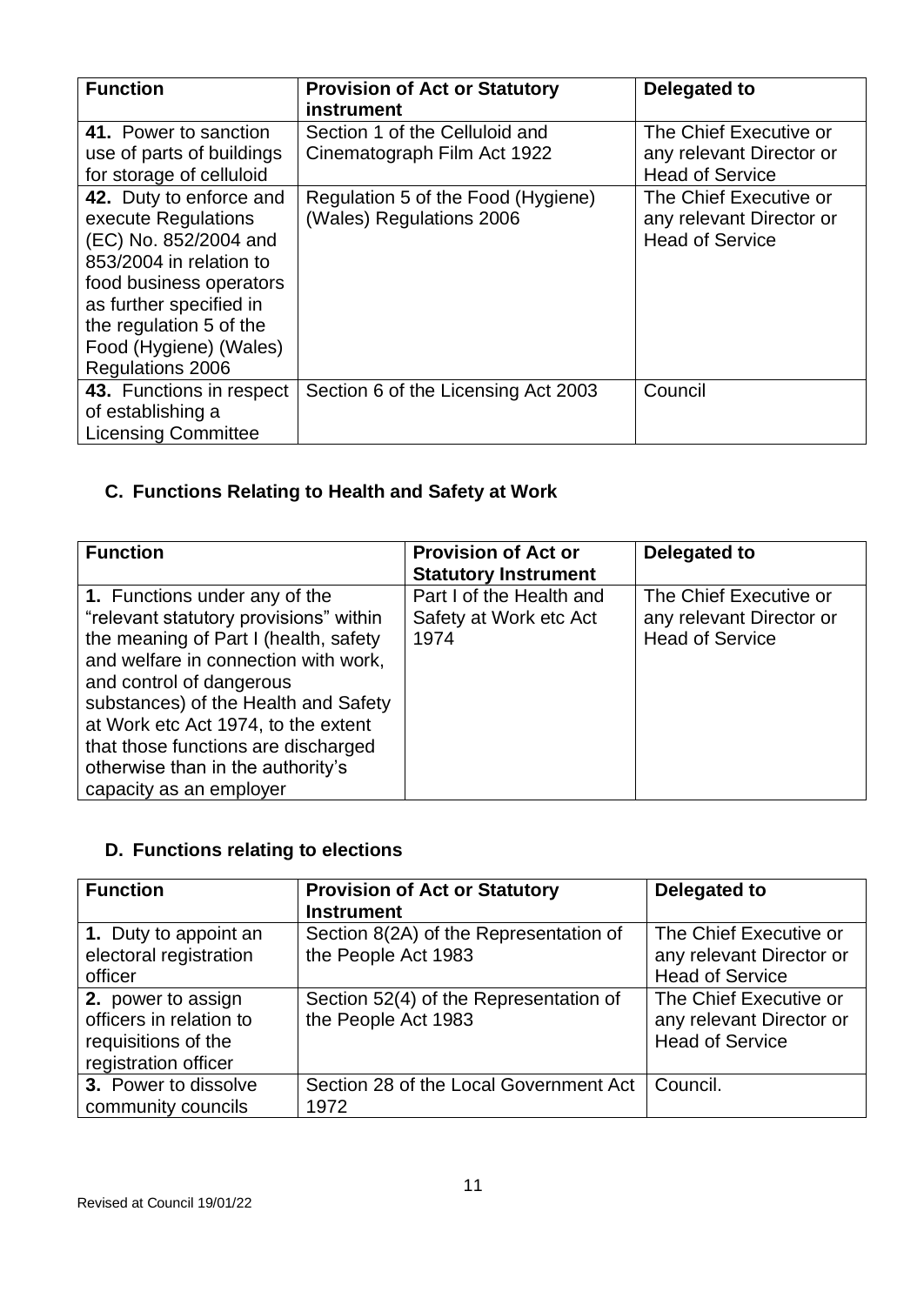| <b>Function</b>                                                                                         | <b>Provision of Act or Statutory</b><br>instrument                              | <b>Delegated to</b>                                                          |
|---------------------------------------------------------------------------------------------------------|---------------------------------------------------------------------------------|------------------------------------------------------------------------------|
| 4. Power to make<br>orders for grouping<br>communities                                                  | Section 29 of the Local Government Act<br>1972                                  | Council.                                                                     |
| 5. Power to make<br>orders for dissolving<br>groups and separating<br>community councils<br>from groups | Section 29A of the Local Government<br>Act 1972                                 | Council.                                                                     |
| 6. Duty to appoint<br>returning officer for local<br>government elections                               | Section 35 of the Representation of the<br>People Act 1983                      | Council.                                                                     |
| 7. Duty to provide<br>assistance at European<br><b>Parliamentary elections</b>                          | Section 6(7) and (8) of the European<br><b>Parliamentary Elections Act 2002</b> | The Chief Executive or<br>any relevant Director or<br><b>Head of Service</b> |
| 8. Duty to divide<br>constituency into polling<br>districts                                             | Section 18 of the Representation of the<br>People Act 1983                      | Council.                                                                     |
| 9. Power to divide<br>electoral divisions into<br>polling districts at local<br>government elections    | Section 31 of the Representation of the<br>People Act 1983                      | Council.                                                                     |
| 10. Powers in respect<br>of holding of elections                                                        | Section 39(4) of the Representation of<br>the People Act 1983                   | The Chief Executive or<br>any relevant Director or<br><b>Head of Service</b> |
| 11. Power to pay<br>expenses properly<br>incurred by electoral<br>registration officers                 | Section 54 of the Representation of the<br>People Act 1983                      | The Chief Executive or<br>any relevant Director or<br><b>Head of Service</b> |
| 12. Power to fill<br>vacancies in the event<br>of insufficient<br>nominations                           | Section 21 of the Representation of the<br>People Act 1985                      | The Chief Executive or<br>any relevant Director or<br><b>Head of Service</b> |
| <b>13.</b> Duty to declare<br>vacancy in office in<br>certain cases                                     | Section 86 of the Local Government Act<br>1972                                  | The Chief Executive or<br>any relevant Director or<br><b>Head of Service</b> |
| 14. Power to change the<br>Voting system that<br>applies to elections of<br>Council                     | Section 8 of the Local Government and<br>Elections (Wales) Act 2021             | Council.                                                                     |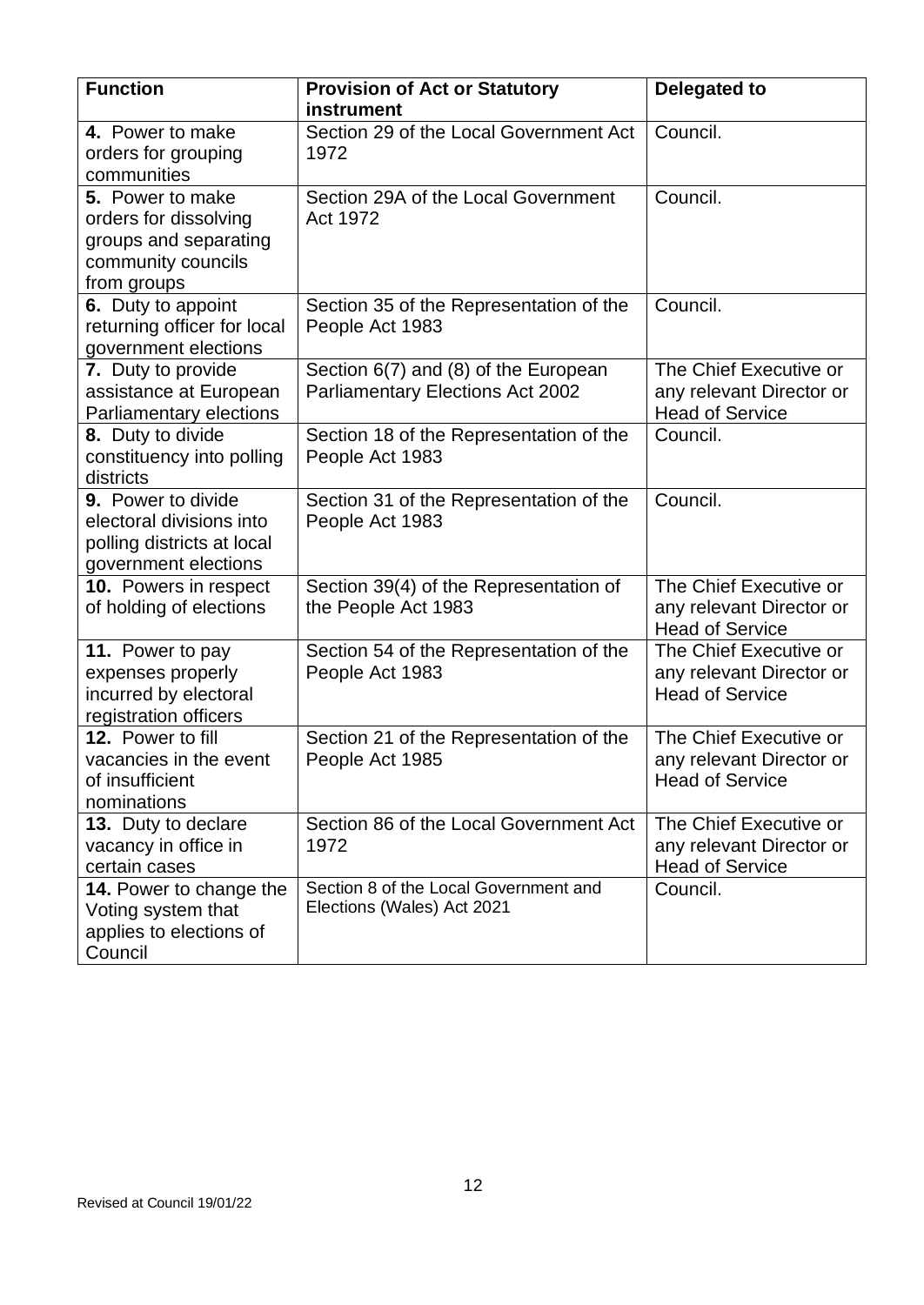| <b>Function</b>                                                                                                                                                                                                     | <b>Provision of Act or Statutory</b><br><b>Instrument</b>                                                                                                                                | Delegated to                                                                             |
|---------------------------------------------------------------------------------------------------------------------------------------------------------------------------------------------------------------------|------------------------------------------------------------------------------------------------------------------------------------------------------------------------------------------|------------------------------------------------------------------------------------------|
| <b>14.</b> Duty to give public<br>notice of a casual                                                                                                                                                                | Section 87 of the Local Government Act<br>1972                                                                                                                                           | The Chief Executive or                                                                   |
| vacancy                                                                                                                                                                                                             |                                                                                                                                                                                          | any relevant Director or<br><b>Head of Service</b>                                       |
| <b>15.</b> Power to make<br>temporary appointments<br>to community councils                                                                                                                                         | Section 91 of the Local Government Act<br>1972                                                                                                                                           | The Chief Executive or<br>any relevant Director or<br><b>Head of Service</b>             |
| <b>16.</b> Power to determine<br>fees and conditions for<br>supply of copies of, or<br>extracts from, elections<br>documents                                                                                        | Rule 48(3) of the Local Elections<br>(Principal Areas) Rules 1986 (S.I.<br>1986/2214) and rule 48(3) of the Local<br>Elections (Parishes and Communities)<br>Rules 1986 (S.I. 1986/2215) | The Chief Executive or<br>any relevant Director or<br><b>Head of Service</b>             |
| 17. Power to submit<br>proposals to the<br>Secretary of State for an<br>order under section 10<br>(pilot schemes for local<br>elections in England and<br>Wales) of the<br>Representation of the<br>People Act 2000 | Section 10 of the Representation of the<br>People Act 2000                                                                                                                               | Council.<br>The Chief Executive or<br>any relevant Director or<br><b>Head of Service</b> |
| 18. Miscellaneous<br>electoral functions under<br>Part II (S.I. 2003/284)                                                                                                                                           | The National Assembly for Wales<br>(Representation of the People) Order<br>2003 (S.I. 2003/284)                                                                                          | The Chief Executive or<br>any relevant Director or<br><b>Head of Service</b>             |

# **E. Functions relating to the name and status of areas and individuals**

| <b>Function</b>                                                                              | <b>Provision of Act or Statutory</b><br><b>Instrument</b> | Delegated to |
|----------------------------------------------------------------------------------------------|-----------------------------------------------------------|--------------|
| 1. Power to change the<br>name of a county or<br>county borough                              | Section 74 of the Local Government Act<br>1972            | Council.     |
| 2. Power to change the<br>name of a community                                                | Section 76 of the Local Government Act<br>1972            | Council.     |
| 3. Power to confer title<br>of honorary alderman or<br>to admit to be an<br>honorary freeman | Section 249 of the Local Government<br>Act 1972           | Council.     |
| 4. Power to petition for<br>a charter to confer<br>county borough status                     | Section 245A of the Local Government<br>Act 1972          | Council.     |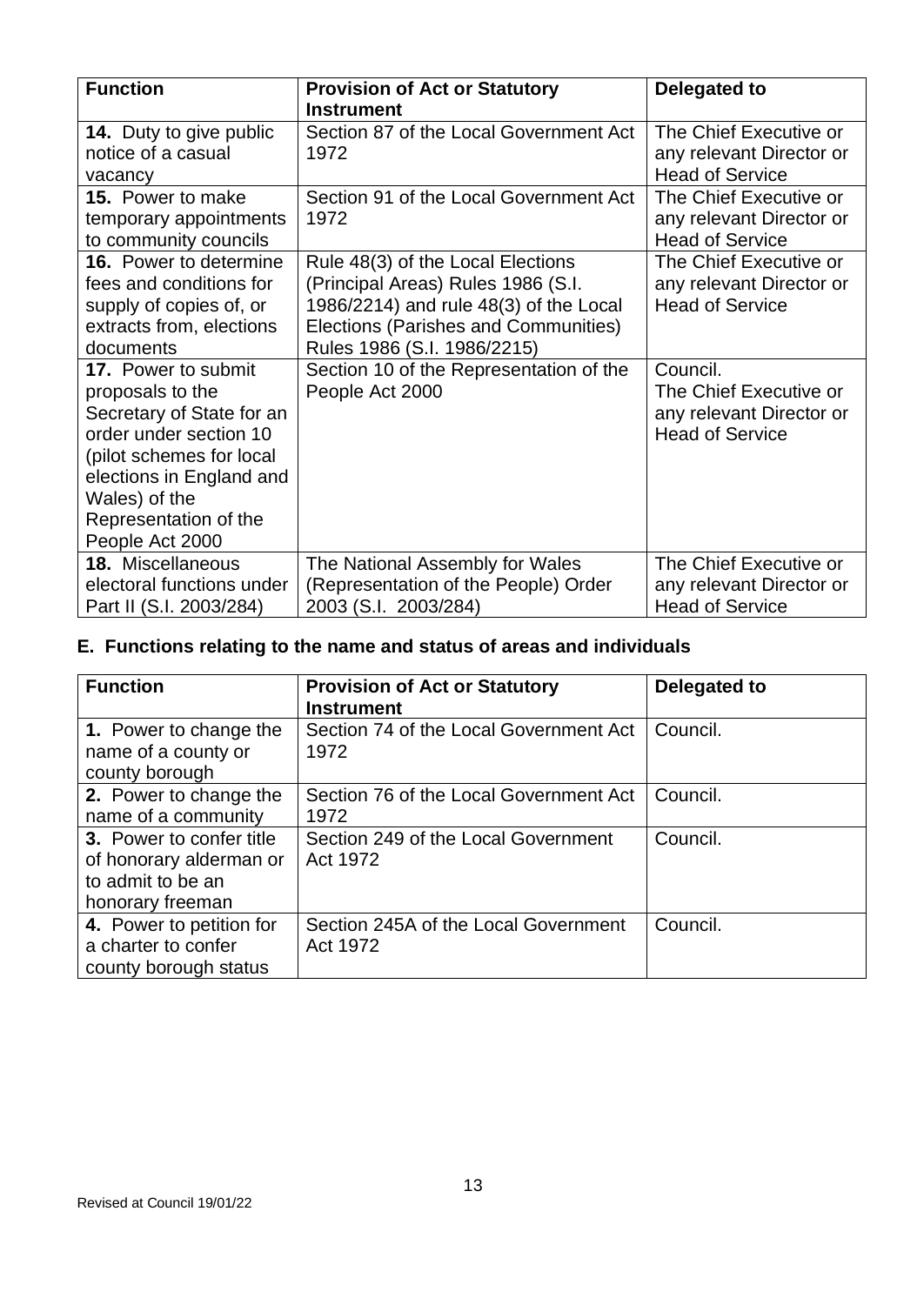## **F. Power to make, amend, revoke or re-enact byelaws**

| <b>Function</b>                                        | <b>Provision of Act or Statutory</b><br><b>Instrument</b>                                                                       | Delegated to |
|--------------------------------------------------------|---------------------------------------------------------------------------------------------------------------------------------|--------------|
| Power to make, amend,<br>revoke or re-enact<br>byelaws | Any provision of any enactment<br>(including a local Act), whenever<br>passed, and section 14 of the<br>Interpretation Act 1978 | Council.     |

#### **G. Power to promote or oppose local or personal bills**

| <b>Function</b>                                                     | <b>Provision of Act or Statutory</b><br><b>Instrument</b> | Delegated to |
|---------------------------------------------------------------------|-----------------------------------------------------------|--------------|
| Power to promote or<br>oppose local or personal   Act 1972<br>bills | Section 239 of the Local Government                       | Council.     |

# **H. Functions relating to pensions etc**

| <b>Provision of Act or Statutory</b>                                                                                                       | Delegated to                                                                             |
|--------------------------------------------------------------------------------------------------------------------------------------------|------------------------------------------------------------------------------------------|
| Regulations under section 7, 12 or 24<br>of the Superannuation Act 1972                                                                    | Council.<br>The Chief Executive or<br>any relevant Director or<br><b>Head of Service</b> |
| <b>Public Services Pensions Act 2013</b><br>and the Local Government Pension<br>Scheme (Amendment) (Governance)<br><b>Regulations 2014</b> | <b>Local Pension Board</b>                                                               |
| Regulations under section 18 (3A) of                                                                                                       | Council.                                                                                 |
| the Local Government and Housing                                                                                                           | The Chief Executive or                                                                   |
| Act 1989                                                                                                                                   | any relevant Director or<br><b>Head of Service</b>                                       |
| Sections 34 and 36 of the Fire and                                                                                                         | Council.                                                                                 |
|                                                                                                                                            | The Chief Executive or                                                                   |
|                                                                                                                                            | any relevant Director or                                                                 |
|                                                                                                                                            | <b>Head of Service</b>                                                                   |
|                                                                                                                                            |                                                                                          |
|                                                                                                                                            |                                                                                          |
|                                                                                                                                            |                                                                                          |
|                                                                                                                                            | <b>Instrument</b><br><b>Rescue Services Act 2004</b>                                     |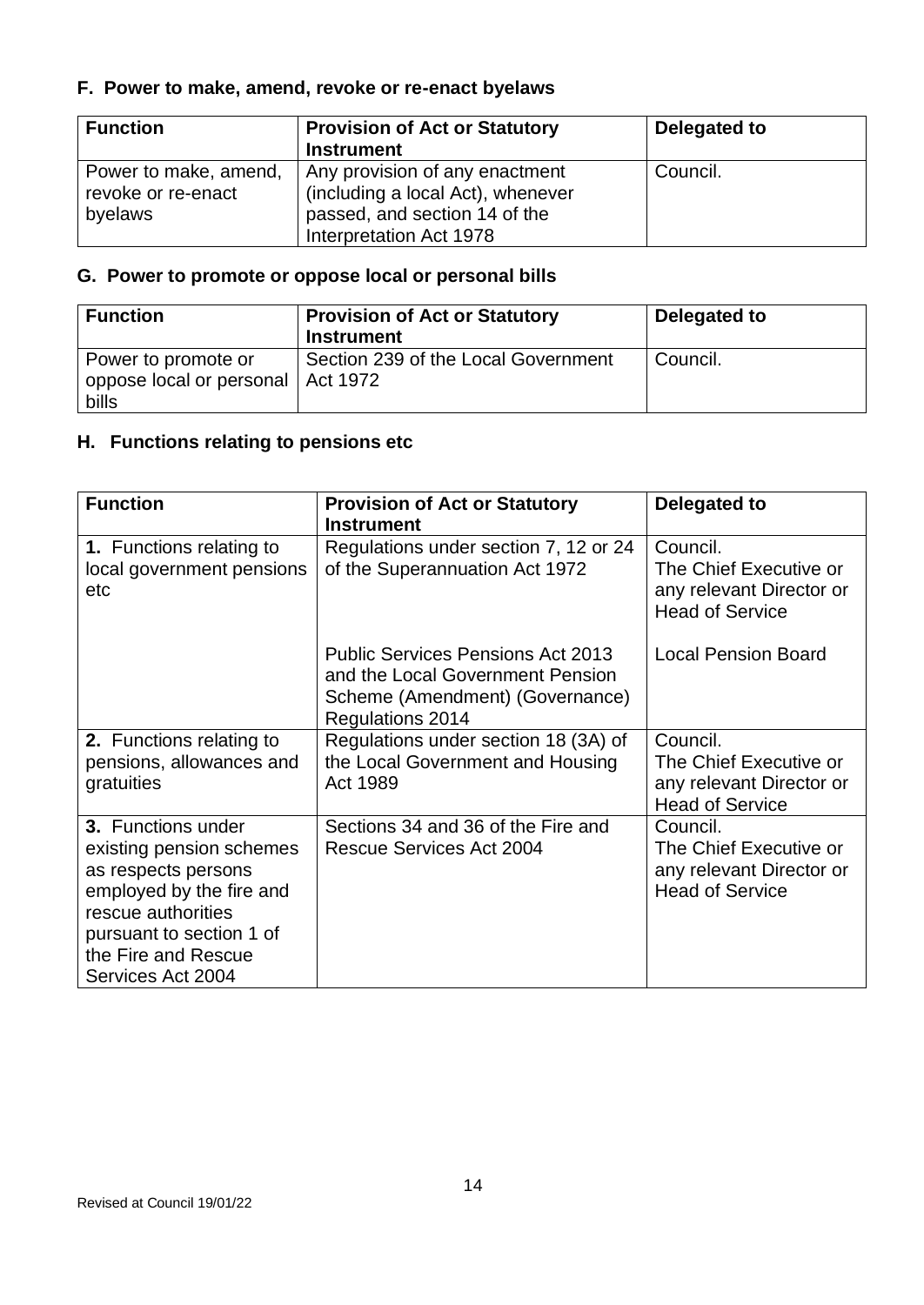## **I. Miscellaneous functions**

| <b>Function</b>                                                                                                                                                             | <b>Provision of Act or Statutory</b>                                                                                                                | <b>Delegated to</b>                                                                                  |
|-----------------------------------------------------------------------------------------------------------------------------------------------------------------------------|-----------------------------------------------------------------------------------------------------------------------------------------------------|------------------------------------------------------------------------------------------------------|
|                                                                                                                                                                             | <b>Instrument</b>                                                                                                                                   |                                                                                                      |
| 1. Duty to approve<br>authority's statement of<br>accounts, income and<br>expenditure and<br>balance sheet or record<br>of receipts and<br>payments (as the case<br>may be) | The Accounts and Audit (Wales)<br>Regulations 2005                                                                                                  | Governance & Audit<br>Committee.                                                                     |
| 2. Functions relating to<br>sea fisheries                                                                                                                                   | Sections 1, 2, 10 and 19 of the Sea<br><b>Fisheries Regulation Act 1966</b>                                                                         | The Chief Executive or<br>any relevant Director or<br><b>Head of Service</b>                         |
| 3. Powers relating to the<br>preservation of trees                                                                                                                          | Sections 197 to 214D of the Town and<br>Country Planning Act 1990 and the<br>Town and Country Planning (Trees)<br>Regulations 1999 (S.I. 1999/1892) | The Chief Executive or<br>any relevant Director or<br>Head of Service.                               |
| 4. Powers relating to the<br>protection of important<br>hedgerows                                                                                                           | The Hedgerows Regulations 1997 (S.I.<br>1997/1160)                                                                                                  | The Chief Executive or<br>any relevant Director or<br>Head of Service.                               |
| 5. Power to make<br>standing orders                                                                                                                                         | Section 106 of, and paragraph 42 of<br>Schedule 12 to, the Local Government<br>Act 1972                                                             | Council                                                                                              |
| 6. Appointment and<br>dismissal of staff                                                                                                                                    | Section 112 of the Local Government<br>Act 1972 and sections 7 and 8 of the<br>Local Government and Housing Act<br>1989                             | See table 3 below and<br>the Officer Employment<br><b>Procedure Rules</b>                            |
| 7. Power to make<br>standing orders as to<br>contracts                                                                                                                      | Section 135 of the Local Government<br>Act 1972                                                                                                     | Governance & Audit<br>Committee                                                                      |
| 8. Power to consider<br>report from the Public<br>Services Ombudsman<br>for Wales                                                                                           | Section 19 of the Public Services<br>Ombudsman (Wales) Act 2005                                                                                     | Council                                                                                              |
| <b>9.</b> Power to make an<br>order identifying a place<br>as a designated public<br>place for the purposes<br>of police powers in<br>relation to alcohol<br>consumption    | Section 13(2) of the Criminal Justice<br>and Police Act 2001                                                                                        | <b>Licensing Committee</b>                                                                           |
| 10. Powers in respect<br>of registration of motor<br>salvage operators                                                                                                      | Part 1 of the Vehicles (Crime) Act 2001                                                                                                             | Licensing Committee.<br>The Chief Executive or<br>any relevant Director or<br><b>Head of Service</b> |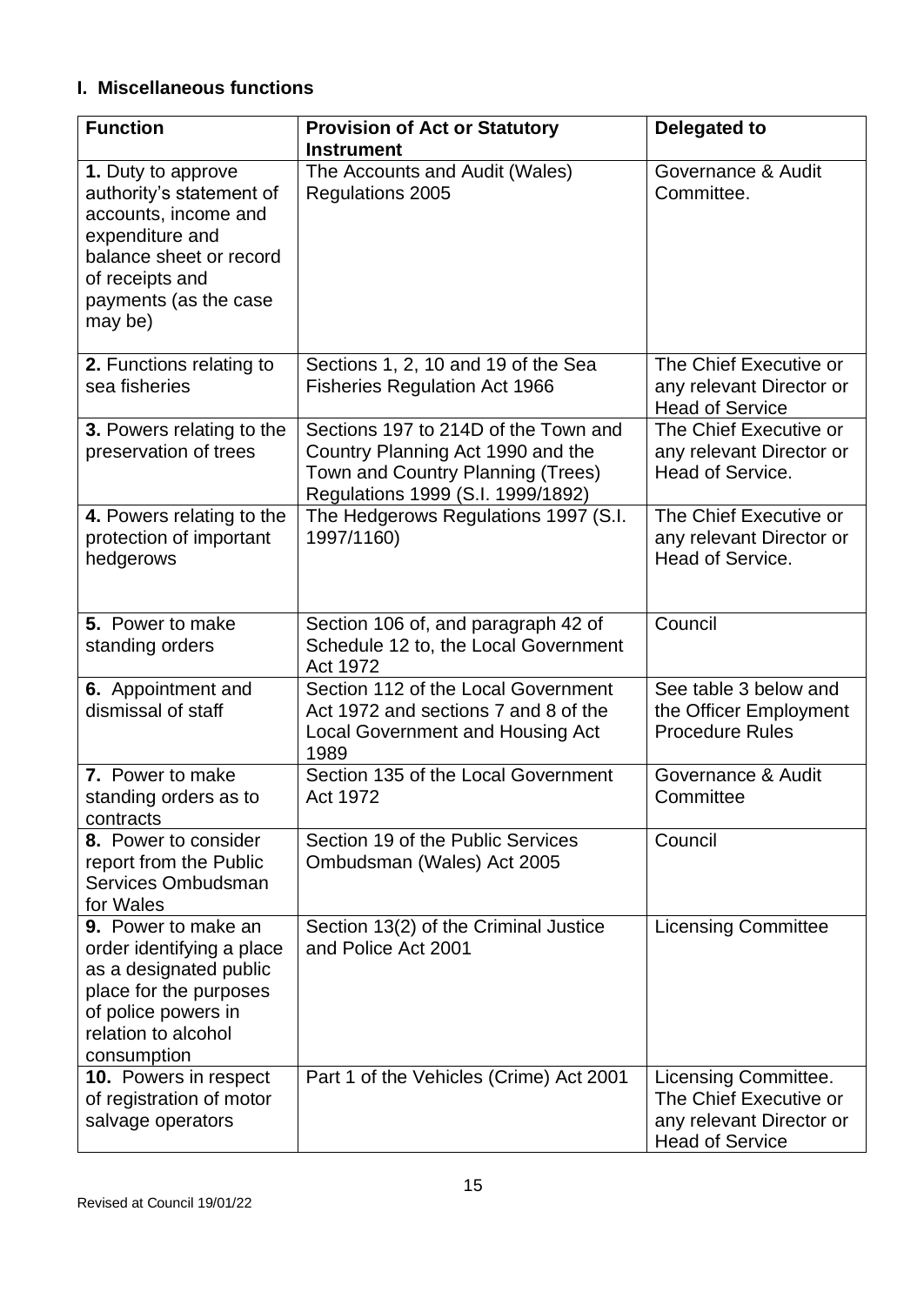| <b>Function</b>                                                                                   | <b>Provision of Act or Statutory</b><br><b>Instrument</b>                      | <b>Delegated to</b>                |
|---------------------------------------------------------------------------------------------------|--------------------------------------------------------------------------------|------------------------------------|
| 11. Power to appoint<br>officers for particular<br>purposes (appointment<br>of "proper officers") | Section 270(3) of the Local Government<br>Act 1972                             | Council                            |
| 12. Duty to appoint a<br>Chief Executive and to<br>provide staff etc                              | Section 54(1) & (6) of the Local<br>Government & Elections (Wales) Act<br>2021 | Council                            |
| 13. Duty to designate<br>an officer as the<br>monitoring officer and to<br>provide staff etc      | Section 5(1) of the Local Government<br>and Housing Act 1989                   | Council                            |
| 14. Duty to determine<br>affordable borrowing<br>limit                                            | Section 3 of the Local Government Act<br>2003                                  | Council.                           |
| 15. Approval of annual<br>investment strategy in<br>accordance with<br>guidance                   | Section 15 of the Local Government Act<br>2003                                 | Council.                           |
| 16. Duty to make<br>arrangements for proper<br>administration of<br>financial affairs             | Section 151 of the Local Government<br>Act 1972                                | Director of Corporate<br>Services. |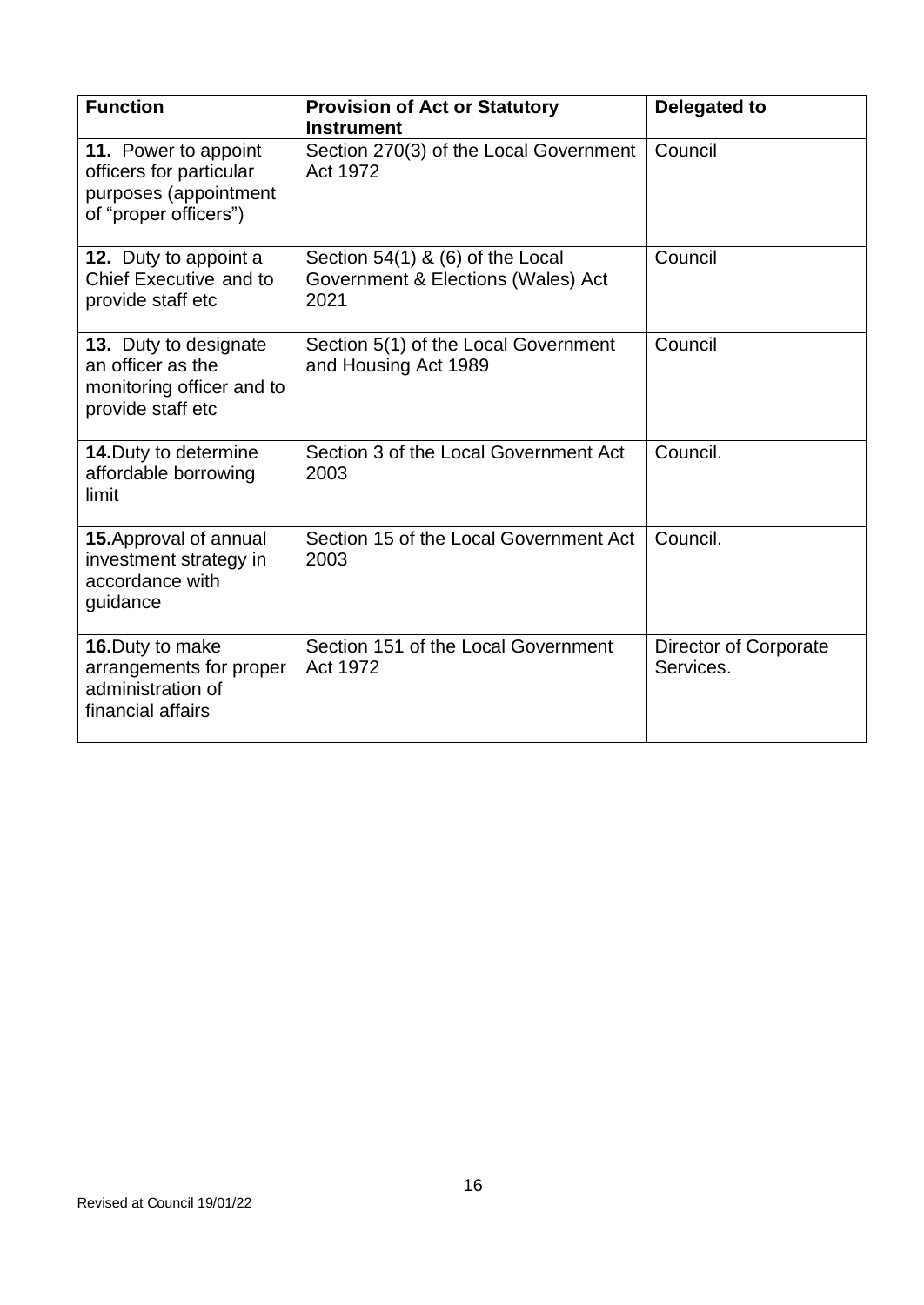## **TABLE 2 - LOCAL CHOICE FUNCTIONS**

| <b>Function</b>                                                                                                                                                                                                                                                                         | <b>Decision making</b><br>body           | Delegated to                                                                                                                                                       |
|-----------------------------------------------------------------------------------------------------------------------------------------------------------------------------------------------------------------------------------------------------------------------------------------|------------------------------------------|--------------------------------------------------------------------------------------------------------------------------------------------------------------------|
| 1. Any function under a local Act other<br>than a function specified or referred to in<br>Table 1 above                                                                                                                                                                                 | <b>The Council</b>                       | The Chief Executive or<br>any relevant Director or<br><b>Head of Service</b>                                                                                       |
| 2. The determination of an appeal against<br>any decision made by or on behalf of the<br>authority.                                                                                                                                                                                     |                                          |                                                                                                                                                                    |
| (a) any matter set out in table 3                                                                                                                                                                                                                                                       | <b>The Council</b><br><b>The Cabinet</b> | <b>Appeals Committee</b>                                                                                                                                           |
| (b) any other matter                                                                                                                                                                                                                                                                    |                                          | The Chief Executive or<br>any relevant Director or<br><b>Head of Service</b>                                                                                       |
| 3. Functions in relation to the revision of<br>decisions made in connection with claims<br>for housing benefit or council tax benefit<br>and for appeals against such decisions<br>under section 68 of and schedule 7 to the<br>Child Support, Pensions and Social<br>Security Act 2000 | <b>The Council</b>                       | The Chief Executive or<br>any relevant Director or<br><b>Head of Service</b>                                                                                       |
| 4. The making of arrangements in relation<br>to appeals against the exclusion of pupils<br>in maintained schools under Section 52 of<br>the Education Act 2002                                                                                                                          | <b>The Council</b>                       | The Chief Executive or<br>any relevant Director or<br>Head of Service (Note:-<br>this includes the<br>appointment of an<br>independent education<br>appeals panel) |
| 5. The making of arrangements pursuant<br>to section $94(1)$ , $(1A)$ and $(4)$ of, and<br>Schedule 24 to, the School Standards and<br>Framework Act 1998 (admission appeals).                                                                                                          | <b>The Council</b>                       | The Chief Executive or<br>any relevant Director or<br>Head of Service (Note:-<br>this includes the<br>appointment of an<br>independent education<br>appeals panel) |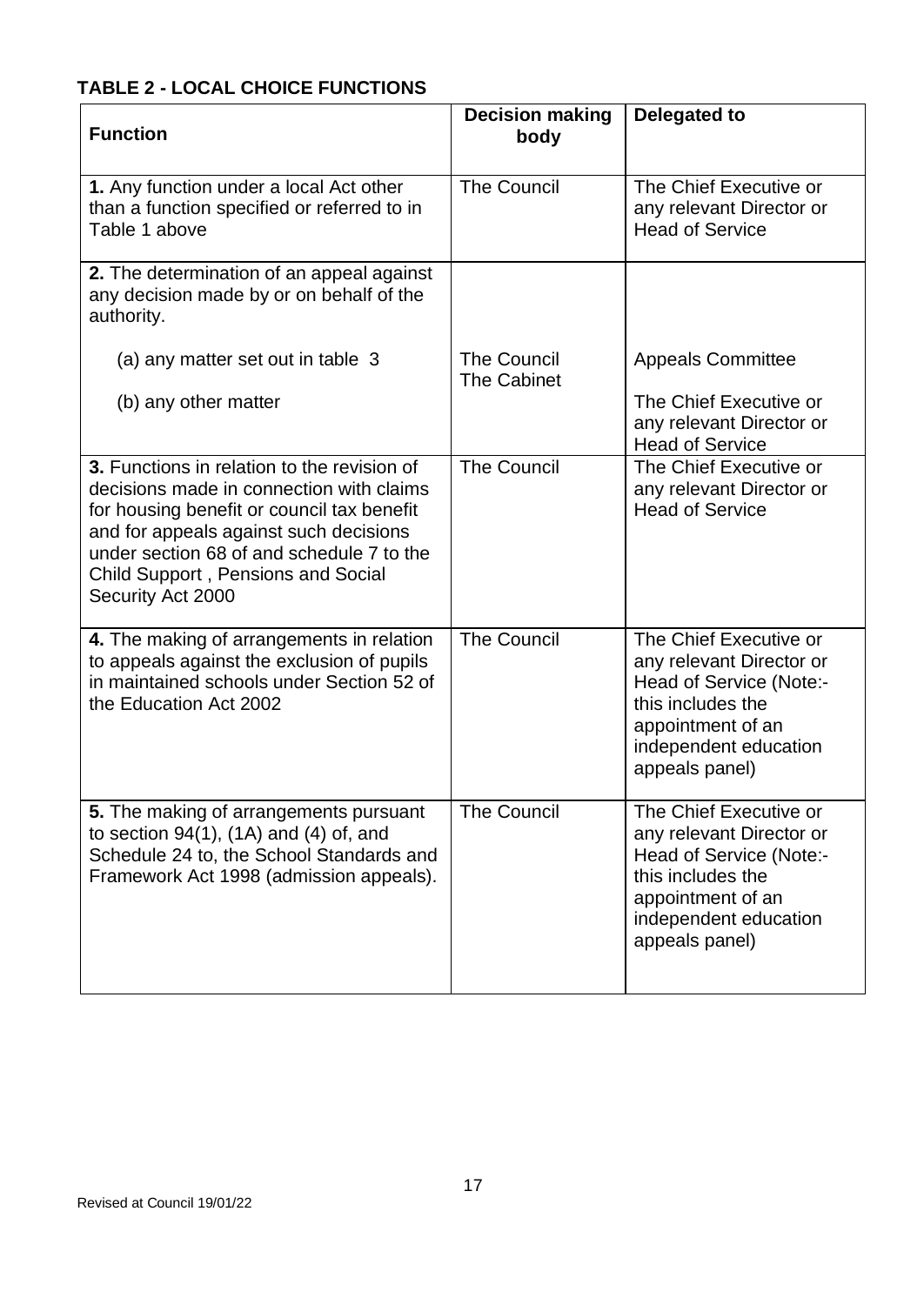| <b>Function</b>                                                                                                                                                                                                                  | <b>Decision making</b><br>body                                                                                    | Delegated to                                                                                                                                                       |
|----------------------------------------------------------------------------------------------------------------------------------------------------------------------------------------------------------------------------------|-------------------------------------------------------------------------------------------------------------------|--------------------------------------------------------------------------------------------------------------------------------------------------------------------|
| 6. The making of arrangements pursuant<br>to section 95(2) of the School Standards<br>and Framework Act 1998 (children to<br>whom section 87 applies:<br>Appeals by governing bodies).                                           | <b>The Council</b>                                                                                                | The Chief Executive or<br>any relevant Director or<br>Head of Service (Note:-<br>this includes the<br>appointment of an<br>independent education<br>appeals panel) |
| 7 - The School Standards and<br>Organisation (Wales) Act 2013 and School<br>Organisation Code 2013                                                                                                                               | Stage $1 -$ Cabinet<br>following consult-<br>ation with the<br>Education &                                        |                                                                                                                                                                    |
| "School Organisation Decision Making and<br><b>Determination Process"</b>                                                                                                                                                        | <b>Children Scrutiny</b><br>Committee.                                                                            |                                                                                                                                                                    |
| Stage 1 (Permission to Consult)                                                                                                                                                                                                  | Stage $2$ – Cabinet<br>(no Scrutiny                                                                               |                                                                                                                                                                    |
| Stage 2 (Permission to Notice)                                                                                                                                                                                                   | consultation                                                                                                      |                                                                                                                                                                    |
| Stage 3 (Permission to Implement).                                                                                                                                                                                               | required)                                                                                                         |                                                                                                                                                                    |
| *Revised process as agreed by Council on<br>the 13 <sup>th</sup> January 2021 – Minute 7.2 refers)                                                                                                                               | Stage $3 -$ County<br>Council following<br>Cabinet<br>recommendation<br>(no Scrutiny<br>consultation<br>required) |                                                                                                                                                                    |
| 8. The making of arrangements under<br>section 20 (questions on police matters at<br>council meetings) of the Police Act 1996<br>for enabling questions to be put on the<br>discharge of the functions of a police<br>authority. | <b>The Council</b>                                                                                                |                                                                                                                                                                    |
| <b>9.</b> The making of appointments under<br>paragraphs 2 to 4 (appointment of<br>members by relevant councils) of<br>Schedule 2 (police authorities established<br>under section 3) to the Police Act 1996.                    | <b>The Council</b>                                                                                                |                                                                                                                                                                    |
| <b>10.</b> The conducting of best value reviews<br>in accordance with the provisions of any<br>order for the time being having effect<br>under section 5 (best value reviews) of the<br>Local Government Act 1999.               | The Cabinet and<br>the relevant<br>Scrutiny<br>Committee.                                                         | The Chief Executive or<br>any relevant Director or<br>Head of Service, after<br>consultation with the<br>Leader or the appropriate<br>Cabinet Member(s)            |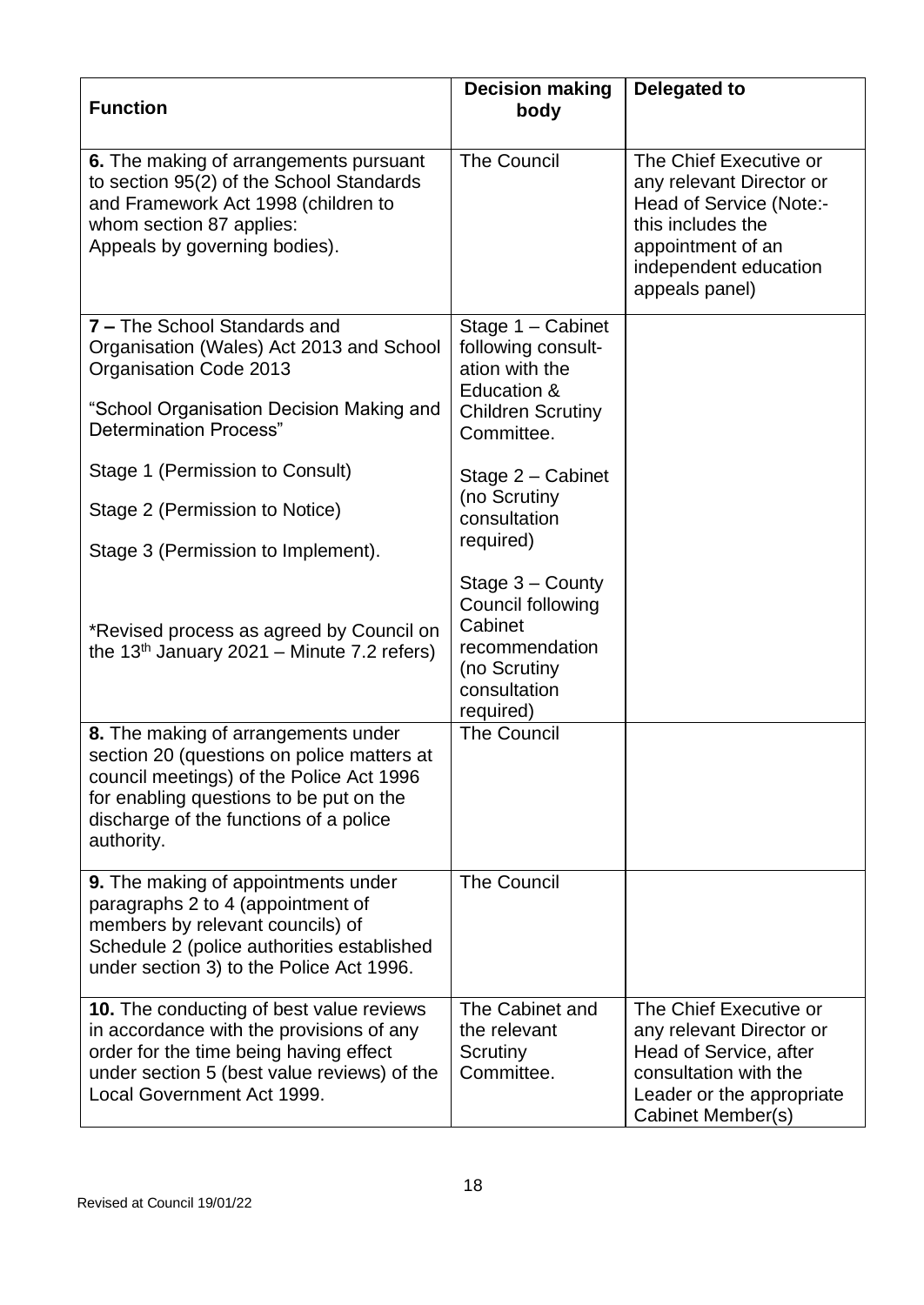| <b>Function</b>                                                                                                                                                                                                                                                                                              | <b>Decision making</b><br>body | <b>Delegated to</b>                                                                                                                                                                                    |
|--------------------------------------------------------------------------------------------------------------------------------------------------------------------------------------------------------------------------------------------------------------------------------------------------------------|--------------------------------|--------------------------------------------------------------------------------------------------------------------------------------------------------------------------------------------------------|
| 11. Any function relating to contaminated<br>land.                                                                                                                                                                                                                                                           | <b>The Council</b>             | The Chief Executive or<br>any relevant Director or<br><b>Head of Service</b>                                                                                                                           |
| 12. The discharge of any function relating<br>to the control of pollution or the<br>management of air quality                                                                                                                                                                                                | <b>The Council</b>             | The Chief Executive or<br>any relevant Director or<br><b>Head of Service</b>                                                                                                                           |
| 13. The service of an abatement notice in<br>respect of a statutory nuisance                                                                                                                                                                                                                                 | <b>The Council</b>             | The Chief Executive or<br>any relevant Director or<br><b>Head of Service</b>                                                                                                                           |
| 14. The passing of a resolution that<br>Schedule 2 to the Noise and Statutory<br>Nuisance Act 1993 should apply in the<br>authority's area.                                                                                                                                                                  | <b>The Council</b>             | The Chief Executive or<br>any relevant Director or<br><b>Head of Service</b>                                                                                                                           |
| 15. The inspection of the authority's area<br>to detect any statutory nuisance.                                                                                                                                                                                                                              | <b>The Council</b>             | The Chief Executive or<br>any relevant Director or<br><b>Head of Service</b>                                                                                                                           |
| 16. The investigation of any complaint as<br>to the existence of a statutory nuisance.                                                                                                                                                                                                                       | <b>The Council</b>             | The Chief Executive or<br>any relevant Director or<br><b>Head of Service</b>                                                                                                                           |
| 17. The obtaining of information under<br>section 330 of the Town and Country<br>Planning Act 1990 as to interests in land                                                                                                                                                                                   | <b>The Council</b>             | The Chief Executive or<br>any relevant Director or<br><b>Head of Service</b>                                                                                                                           |
| <b>18.</b> The obtaining of particulars of persons<br>interested in land under section 16 of the<br><b>Local Government (Miscellaneous</b><br>Provisions) Act 1976.                                                                                                                                          | <b>The Council</b>             | The Chief Executive or<br>any relevant Director or<br><b>Head of Service</b>                                                                                                                           |
| 19. The making of agreements for the<br>execution of highways works.                                                                                                                                                                                                                                         | <b>The Council</b>             | The Chief Executive or<br>any relevant Director or<br><b>Head of Service</b>                                                                                                                           |
| 20. The appointment of any individual:-<br>(a) to any office other than an office in<br>which he is employed by the authority;<br>(b) to any body other than:-<br>(i) the authority;<br>(ii) a joint committee of two or more<br>authorities; or<br>(c) to any committee or sub-committee of<br>such a body, | <b>The Council</b>             | <b>Member Appointments</b><br>Committee<br>Where representation on<br>an outside body requires<br>the views of the Council to<br>be represented as part of<br>its decision making<br>processes and its |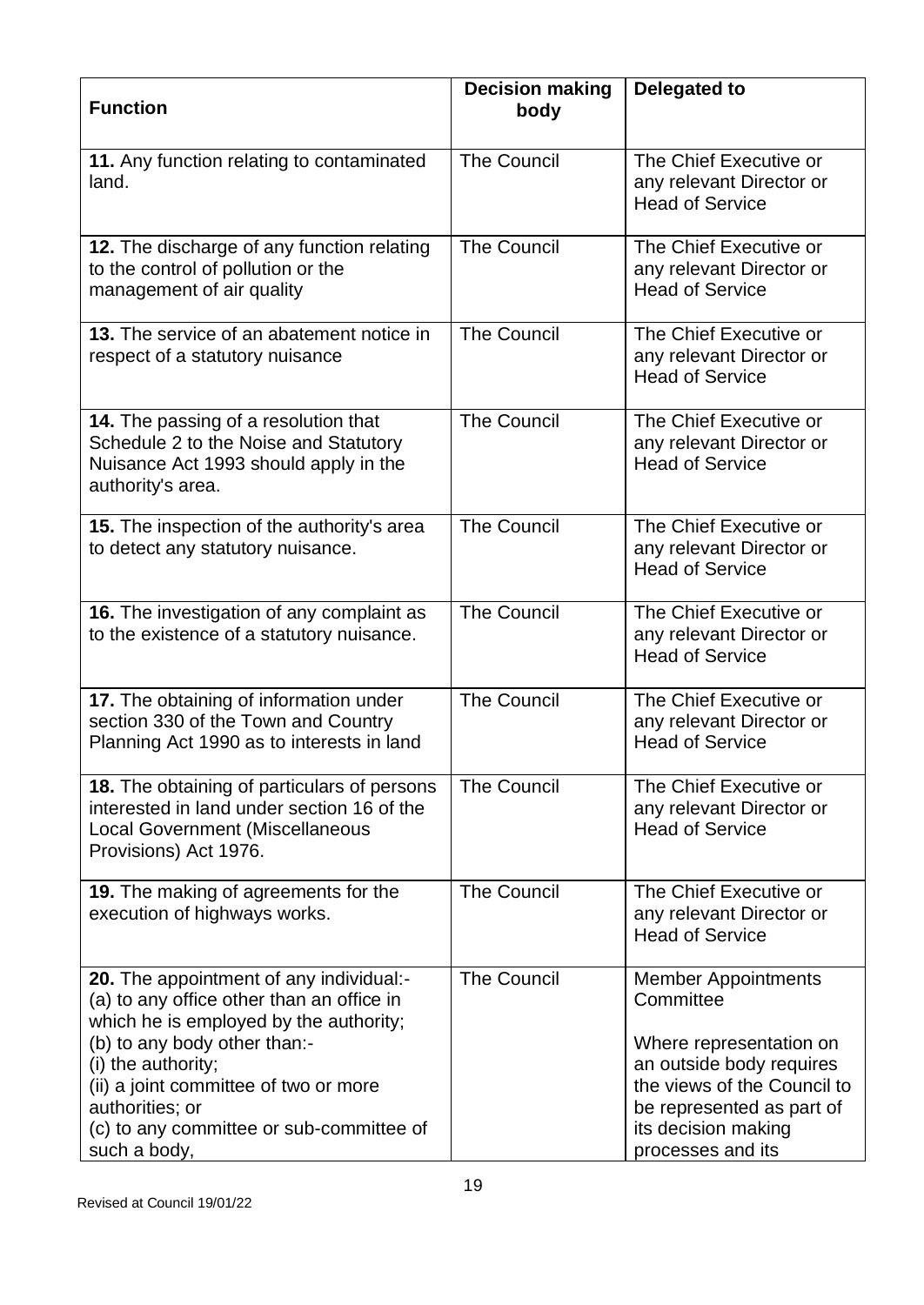| <b>Function</b>                                                                                                                                                                                                                                                                                                                                                                                                                                                                                                                                   | <b>Decision making</b><br>body | <b>Delegated to</b>                                                                                                                                                                                                                                                                                                                                                                                                                                      |
|---------------------------------------------------------------------------------------------------------------------------------------------------------------------------------------------------------------------------------------------------------------------------------------------------------------------------------------------------------------------------------------------------------------------------------------------------------------------------------------------------------------------------------------------------|--------------------------------|----------------------------------------------------------------------------------------------------------------------------------------------------------------------------------------------------------------------------------------------------------------------------------------------------------------------------------------------------------------------------------------------------------------------------------------------------------|
| and the revocation of any such<br>appointment.                                                                                                                                                                                                                                                                                                                                                                                                                                                                                                    |                                | functions fall within those<br>allocated to the Cabinet<br>then the Cabinet will make<br>the appointment.                                                                                                                                                                                                                                                                                                                                                |
| 21. Power to make payments or provide<br>other benefits in cases of<br>maladministration etc.                                                                                                                                                                                                                                                                                                                                                                                                                                                     | <b>The Council</b>             | The Chief Executive or<br>any relevant Director or<br><b>Head of Service</b>                                                                                                                                                                                                                                                                                                                                                                             |
| 22. The discharge of any function by an<br>authority acting as a harbour authority.                                                                                                                                                                                                                                                                                                                                                                                                                                                               | <b>The Council</b>             | The Chief Executive or<br>any relevant Director or<br><b>Head of Service</b>                                                                                                                                                                                                                                                                                                                                                                             |
| 23. Functions in respect of the calculation<br>of council tax base in accordance with any<br>of the following:<br>(a) The determination of an item under<br>section 33 $(1)$ and 44 $(1)$ of the<br><b>Local Government Finance Act</b><br>1992<br>(b) The determination of an amount for<br>an item under sections 34 (3), 45<br>$(3)$ , 48 $(3)$ and 48 $(4)$ of the Local<br>Government Finance Act 1992<br>(c) The determination of an amount<br>required for determining an amount<br>for the item mentioned paragraph<br>(a) or $(b)$ above | Cabinet                        |                                                                                                                                                                                                                                                                                                                                                                                                                                                          |
| icensing functions in accordance with<br>24<br>Part 2 of the Licensing Act 2003 except<br>section 6                                                                                                                                                                                                                                                                                                                                                                                                                                               | <b>The Council</b>             | 1. Any application;<br>(a) for personal licence<br>(b) to vary designated<br>premises supervisor<br>(c) for transfer of premises<br>licence<br>(d) for interim authorities<br>(e) by community<br>premises to remove the<br>mandatory condition<br>requiring a designated<br>premises supervisor:-<br>If police objection then<br>Licensing Sub-committee.<br><b>Otherwise the Chief</b><br>Executive or any relevant<br>Director or Head of<br>service. |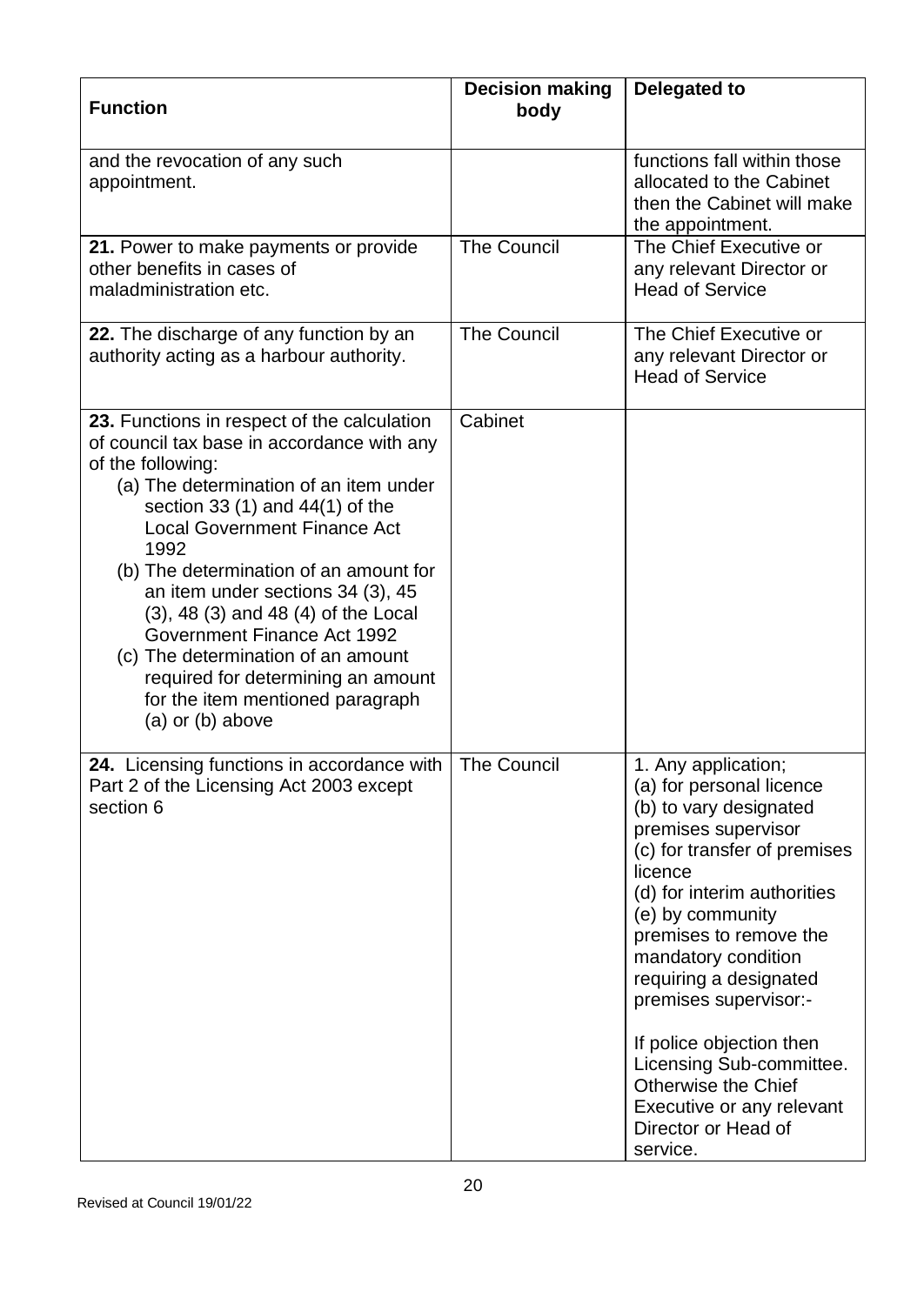| <b>Function</b>                                                                                             | <b>Decision making</b><br>body | <b>Delegated to</b>                                                                                                                                                                                                                                                                                          |
|-------------------------------------------------------------------------------------------------------------|--------------------------------|--------------------------------------------------------------------------------------------------------------------------------------------------------------------------------------------------------------------------------------------------------------------------------------------------------------|
| 24.continued Licensing functions in<br>accordance with Part 2 of the Licensing<br>Act 2003 except section 6 | <b>The Council</b>             | 2. In cases involving;<br>(a) application for personal<br>licence with unspent<br>convictions<br>(b) application to review<br>premises licence/club<br>premises certificate<br>(b) decision to object when<br>the Council is a consultee<br>and not the relevant<br>authority considering the<br>application |
|                                                                                                             |                                | (c) determination of a<br>Police objection to a<br>temporary event notice:-                                                                                                                                                                                                                                  |
|                                                                                                             |                                | Licensing sub-Committee.                                                                                                                                                                                                                                                                                     |
|                                                                                                             |                                | 3 Any application;<br>(a) for premises<br>licence/club premises<br>certificate<br>(b) for provisional<br>statement<br>(c) to vary premises<br>licence/club premises<br>certificate;-                                                                                                                         |
|                                                                                                             |                                | If relevant representation<br>is made then Licensing<br>Sub-committee. Otherwise<br>the Chief Executive or any<br>relevant Director or Head<br>of Service.                                                                                                                                                   |
|                                                                                                             |                                | 4 In cases involving a:<br>(a) request to be removed<br>as Designated Premises<br>Supervisor<br>(b) decision on whether a<br>complaint is irrelevant<br>frivolous vexatious etc:-                                                                                                                            |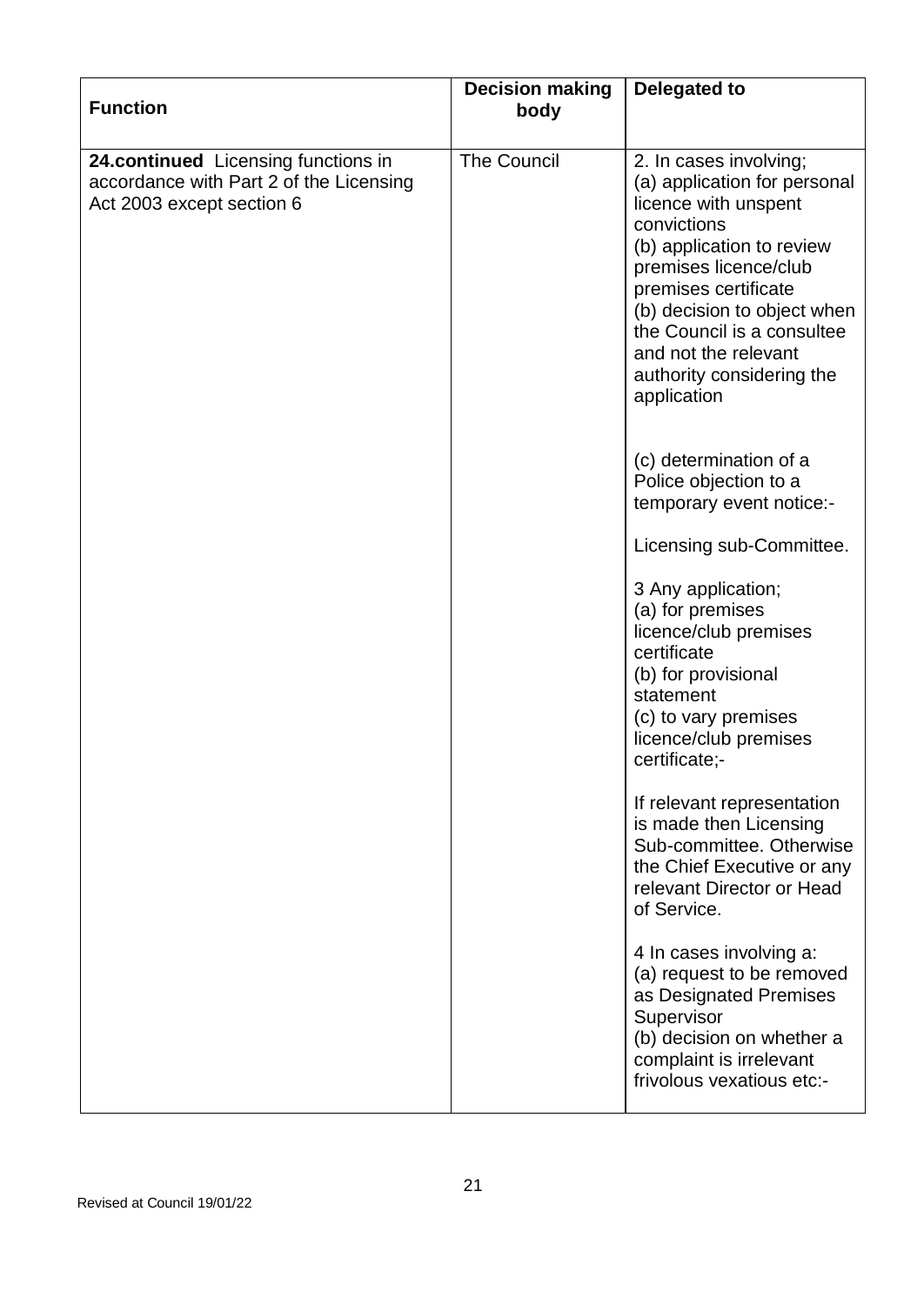| <b>Function</b>                                                                                             | <b>Decision making</b><br>body | <b>Delegated to</b>                                                                                                                                 |
|-------------------------------------------------------------------------------------------------------------|--------------------------------|-----------------------------------------------------------------------------------------------------------------------------------------------------|
| 24.continued Licensing functions in<br>accordance with Part 2 of the Licensing<br>Act 2003 except section 6 | <b>The Council</b>             | The Chief Executive or<br>any relevant Director or<br>Head of Service.                                                                              |
|                                                                                                             |                                | 5 Application for a minor<br>variation:-                                                                                                            |
|                                                                                                             |                                | The Chief Executive or<br>any relevant Director or<br><b>Head of Service</b>                                                                        |
|                                                                                                             |                                | 6. Suspension or<br>Revocation of a personal<br>licence:-                                                                                           |
|                                                                                                             |                                | Licensing sub-committee<br>in all cases                                                                                                             |
|                                                                                                             |                                | 7. Film Classification<br>Request:-                                                                                                                 |
|                                                                                                             |                                | Where Film not previously<br>classified - Licensing Sub<br>Committee                                                                                |
|                                                                                                             |                                | Where previously<br>classified film to be shown<br>at different premises – the<br>Chief Executive or any<br>relevant Director or Head<br>of Service |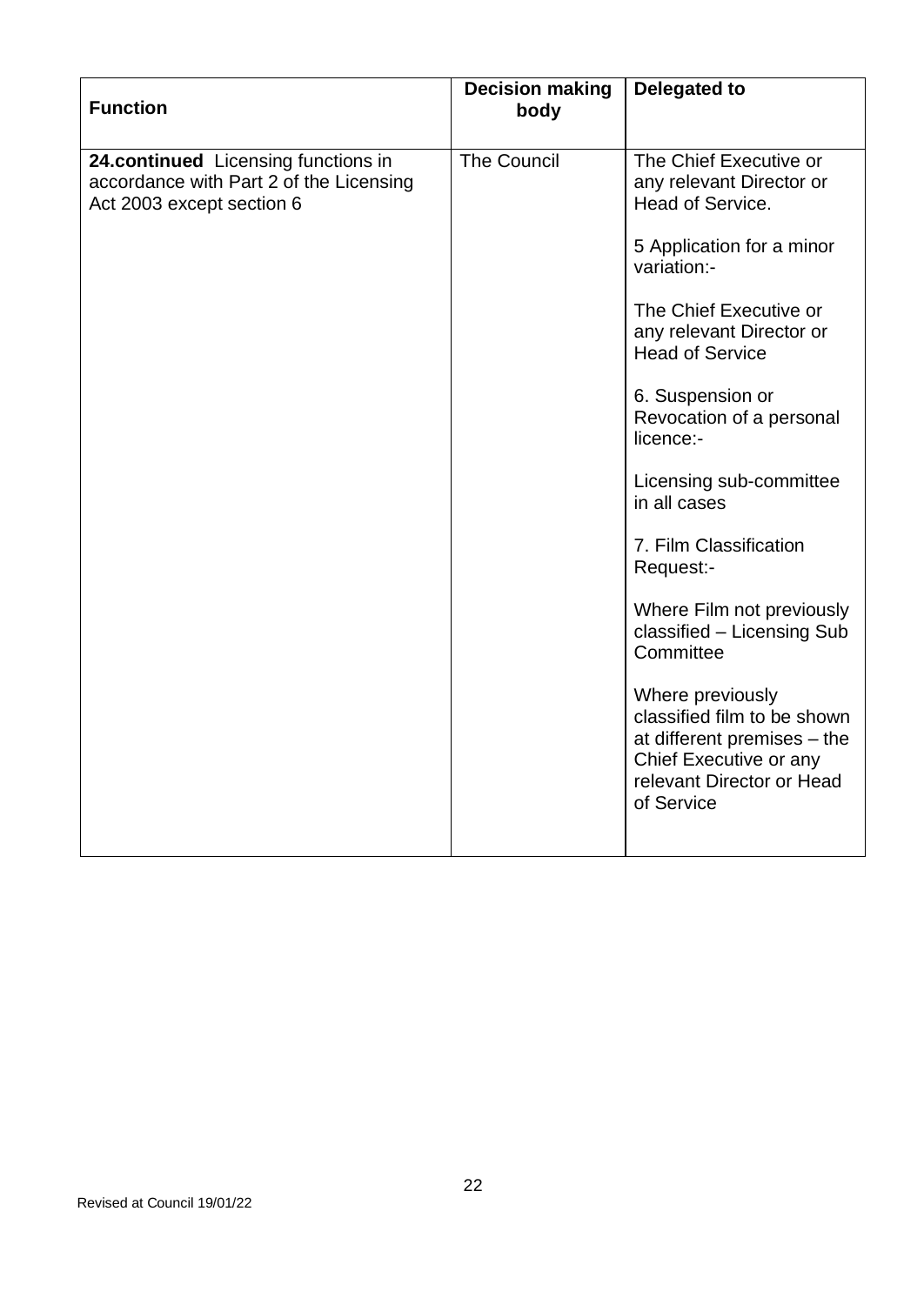| <b>Function</b>                                                                                                                                                                                                                                                                                                                                                                                                                                                                                                                                                                                                                                                                                                                                              | Decision making<br>body | Delegated to                                                                                         |
|--------------------------------------------------------------------------------------------------------------------------------------------------------------------------------------------------------------------------------------------------------------------------------------------------------------------------------------------------------------------------------------------------------------------------------------------------------------------------------------------------------------------------------------------------------------------------------------------------------------------------------------------------------------------------------------------------------------------------------------------------------------|-------------------------|------------------------------------------------------------------------------------------------------|
| 25. Functions in respect of gambling in<br>accordance with any of the following:<br>(a) a resolution not to issue casino<br>licences in accordance with section<br>166 of the Gambling Act 2005<br>(b) Prescribing of fees in accordance<br>with Section 212 of the Gambling<br>Act 2005.<br>(c) Making an order disapplying<br>Section 279 or Section 282 (1) of<br>the Gambling Act 2005 in<br>accordance with Section 284 of the<br>Gambling Act 2005.<br>(d) Authorised persons in accordance<br>with Section 304 of the Gambling<br>Act 2005.<br>(e) Prosecutions by a licensing<br>authority in accordance with Section<br>346 of the Gambling Act 2005.<br>(f) 3-year licensing policy in<br>accordance with Section 349 of the<br>Gambling Act 2005. | <b>The Council</b>      | Licensing Committee.<br>The Chief Executive or<br>any relevant Director or<br><b>Head of Service</b> |
| 26. Scrap Metal Dealers Act 2013<br>To undertake oral "Application Hearings"<br>against the refusal of applications by<br><b>Officers</b><br>(EB Minute 7 - 30 <sup>th</sup> September 2013)                                                                                                                                                                                                                                                                                                                                                                                                                                                                                                                                                                 | Cabinet                 |                                                                                                      |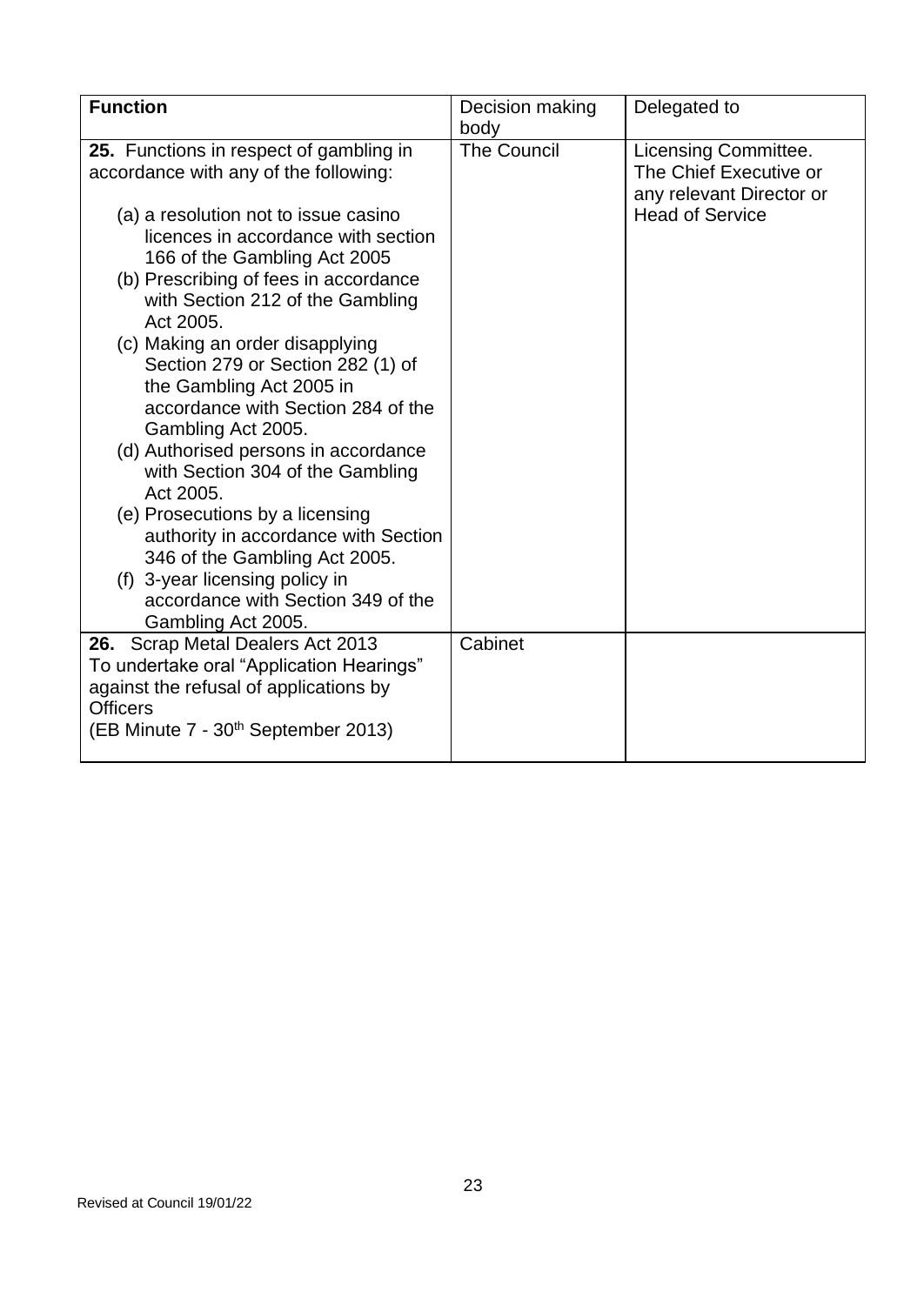## **TABLE 3 - COMMITTEES OF THE COUNCIL**

| <b>Committee</b>                                                                                            | <b>Functions</b>                                                                                                                                                                                 | <b>Delegation of Functions</b>                                                                    |
|-------------------------------------------------------------------------------------------------------------|--------------------------------------------------------------------------------------------------------------------------------------------------------------------------------------------------|---------------------------------------------------------------------------------------------------|
| <b>Appeals</b><br><b>Committee</b><br>6 Members                                                             | In relation to item 6 of Part I (Miscellaneous<br>Functions) of table 1 above:-                                                                                                                  |                                                                                                   |
|                                                                                                             | To determine:                                                                                                                                                                                    |                                                                                                   |
|                                                                                                             | Appeals by members of staff in respect of<br>disciplinary matters which have led to<br>dismissal, save for any dismissal relating to the<br>Chief Executive, any Director or Head of<br>Service. |                                                                                                   |
|                                                                                                             | Appeals relating to student awards.                                                                                                                                                              |                                                                                                   |
| <b>Appointments</b><br><b>Committee</b>                                                                     | In relation to item 6 of part I of table 1 above:-                                                                                                                                               |                                                                                                   |
| "A"for<br><b>Directors</b><br>16 Members                                                                    | (a) To make recommendations to the County<br>Council in respect of the appointment of the<br><b>Chief Executive.</b>                                                                             |                                                                                                   |
| (Must comprise<br>a majority of<br><b>Non Executive</b><br><b>Board</b><br>Members)                         | (b) To appoint Directors.                                                                                                                                                                        |                                                                                                   |
| <b>Appointments</b><br><b>Committee "B"</b>                                                                 | In relation to item 6 of part I of table 1 above:-                                                                                                                                               | All appointments below<br>Head of Service level are                                               |
| for Heads Of<br><b>Service</b><br>10 Members<br>(Must comprise)<br>a majority of<br>Non Cabinet<br>Members) | To appoint Heads of Service and the Head of<br>Democratic Services.                                                                                                                              | to be dealt with in<br>accordance with the<br><b>Officer Employment</b><br><b>Procedure Rules</b> |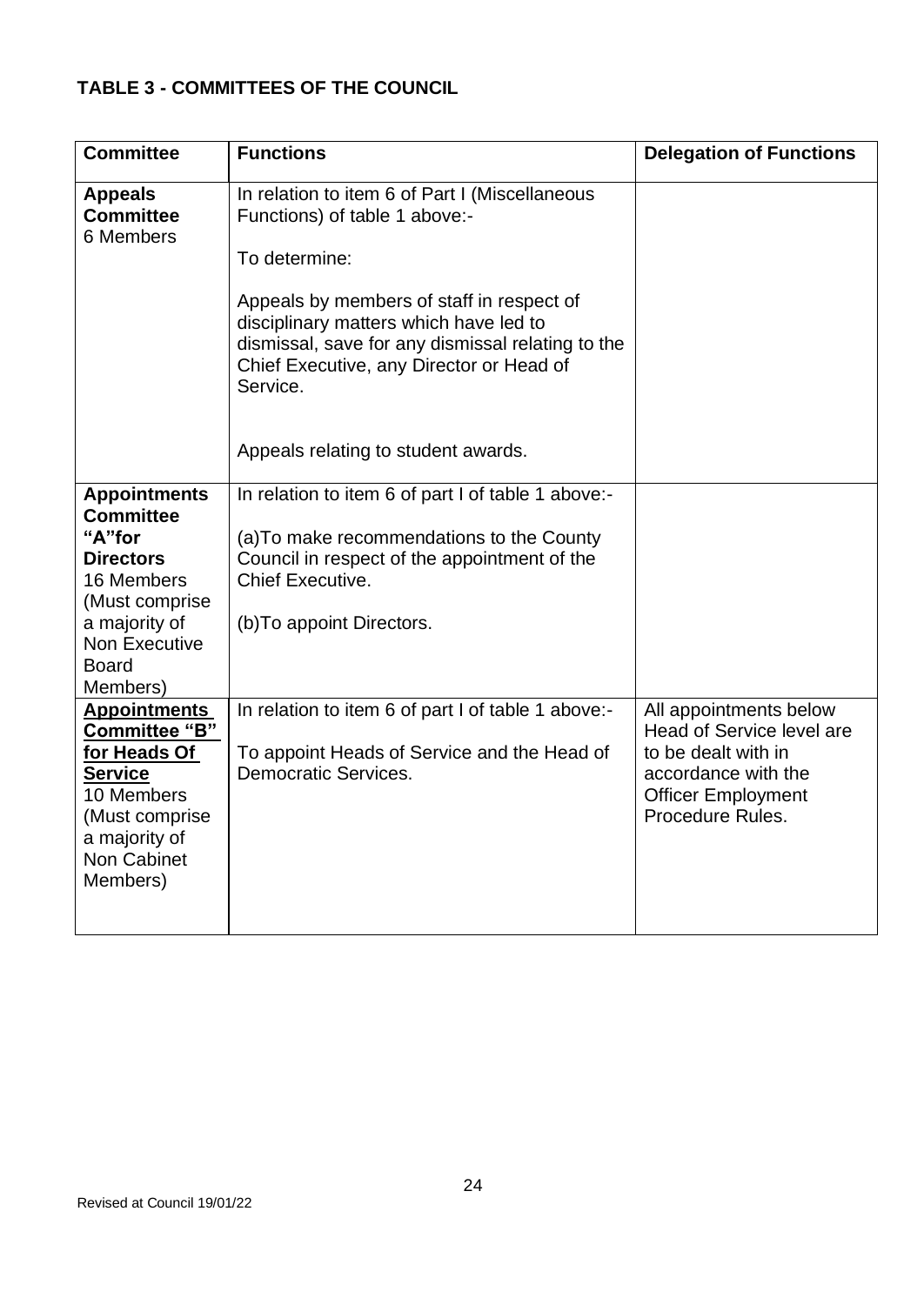| <b>Committee</b>                            | <b>Functions</b>                                                                                                                                                                                                                                                                            | <b>Delegation of</b><br><b>Functions</b> |
|---------------------------------------------|---------------------------------------------------------------------------------------------------------------------------------------------------------------------------------------------------------------------------------------------------------------------------------------------|------------------------------------------|
| Governance &<br><b>Audit</b>                | (1) to review and scrutinise the Authority's financial<br>affairs,                                                                                                                                                                                                                          |                                          |
| <b>Committee</b><br>8 members<br>+ 4 Lay    | (2) to make reports and recommendations in relation to<br>the authority's financial affairs,                                                                                                                                                                                                |                                          |
| Persons*<br>(*comes into<br>force May 2022) | (3) to review and assess the risk management, internal<br>control and corporate governance arrangements of the<br>authority,                                                                                                                                                                |                                          |
|                                             | (4) to make reports and recommendations to the<br>authority on the adequacy and effectiveness of those<br>arrangements,                                                                                                                                                                     |                                          |
|                                             | (5) to oversee the authority's internal audit & risk<br>management arrangements including:                                                                                                                                                                                                  |                                          |
|                                             | (a) monitoring the adequacy & effectiveness of<br>Internal Audit & Risk Management and the extent to<br>which Management fulfil their responsibilities for<br>ensuring an adequate control environment exists<br>throughout the organisation;                                               |                                          |
|                                             | (b) approving the Authority's Audit Charter;                                                                                                                                                                                                                                                |                                          |
|                                             | (c) receiving an Annual Internal Audit Plan from the<br>Head of Revenues and Financial Compliance and<br>monitoring progress against the Plan;                                                                                                                                              |                                          |
|                                             | (d) receiving an Annual Internal Audit Report from<br>the Head of Revenues and Financial Compliance at<br>the end of the audit year;                                                                                                                                                        |                                          |
|                                             | (e) receiving and considering major internal audit<br>findings and recommendations;                                                                                                                                                                                                         |                                          |
|                                             | (f) receiving the minutes of the Authority's Risk<br>Management Steering Group and receiving reports<br>in relation to significant risks identifying significant<br>control failings or weaknesses, their potential or real<br>impact and the corrective action required or being<br>taken; |                                          |
|                                             | (g) monitoring Management's response to major<br>findings and the implementation of key<br>recommendations                                                                                                                                                                                  |                                          |
|                                             | (h) review the assessment of fraud risks and<br>potential harm to the Council from fraud and<br>corruption.                                                                                                                                                                                 |                                          |
|                                             | (i) monitor the counter fraud strategy, actions and<br>resources.                                                                                                                                                                                                                           |                                          |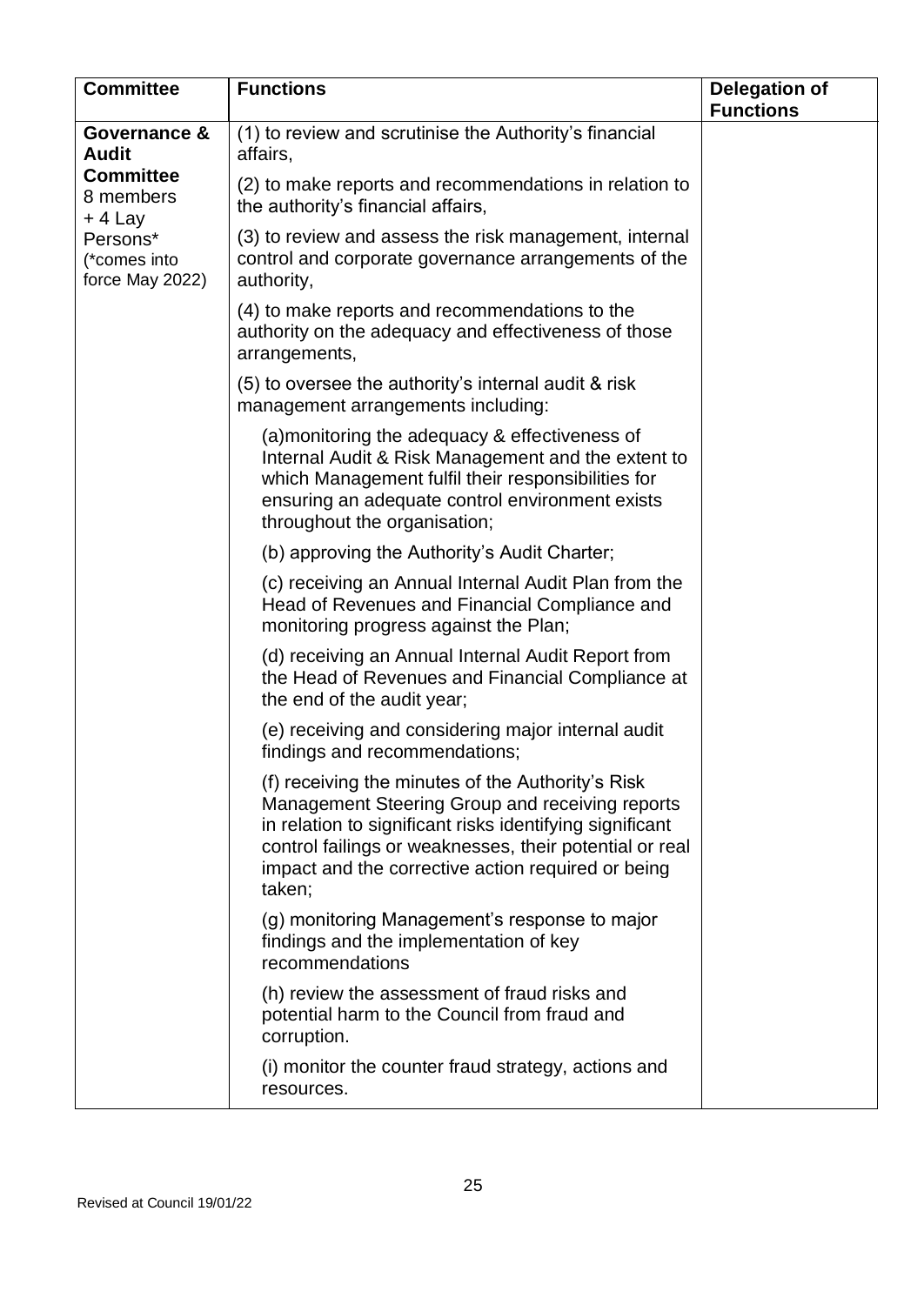| <b>Committee</b>              | <b>Functions</b>                                                                                                                                                                                           | <b>Delegation of</b><br><b>Functions</b> |
|-------------------------------|------------------------------------------------------------------------------------------------------------------------------------------------------------------------------------------------------------|------------------------------------------|
| Governance &<br><b>Audit</b>  | (6) to oversee the authority's external audit<br>arrangements, including                                                                                                                                   |                                          |
| <b>Committee</b><br>Continued | (a) monitoring the adequacy and effectiveness of<br>the External Audit service and to respond to its<br>findings;                                                                                          |                                          |
|                               | (b) discuss with the external auditor the nature and<br>scope of the audit of the County Council's services<br>& functions, and consider the external audit fee and<br>terms of engagement;                |                                          |
|                               | (c) receiving and considering external audit reports<br>and management letters and advising Full Council<br>as appropriate;                                                                                |                                          |
|                               | (d) monitoring Management's response to the<br>external auditor's findings and the implementation of<br>the external auditor's recommendations                                                             |                                          |
|                               | (7) To review and assess the authority's ability to<br>handle complaints effectively and to make reports and<br>recommendations in relation to the authority's ability to<br>handle complaints effectively |                                          |
|                               | (8) to approve the financial statements prepared by the<br>Authority                                                                                                                                       |                                          |
|                               | (9) to scrutinise the Authority's Annual Statement of<br>Accounts and any supplementary statements as<br>required by the Accounts & Audit (Wales) regulations<br>eg. Annual Governance Statement           |                                          |
|                               | (10) to approve the Dyfed Pension Fund's Annual<br><b>Statement of Accounts</b>                                                                                                                            |                                          |
|                               | (11) to consider and approve amendments to the<br><b>Contract procedure Rules</b>                                                                                                                          |                                          |
|                               | (12) to consider and approve amendments to the<br><b>Financial Procedure Rules</b>                                                                                                                         |                                          |
|                               | (13) to interview applicants for the position(s) of Lay<br>Member(s) of the Committee and to recommend an<br>appointment (s) to the Council.                                                               |                                          |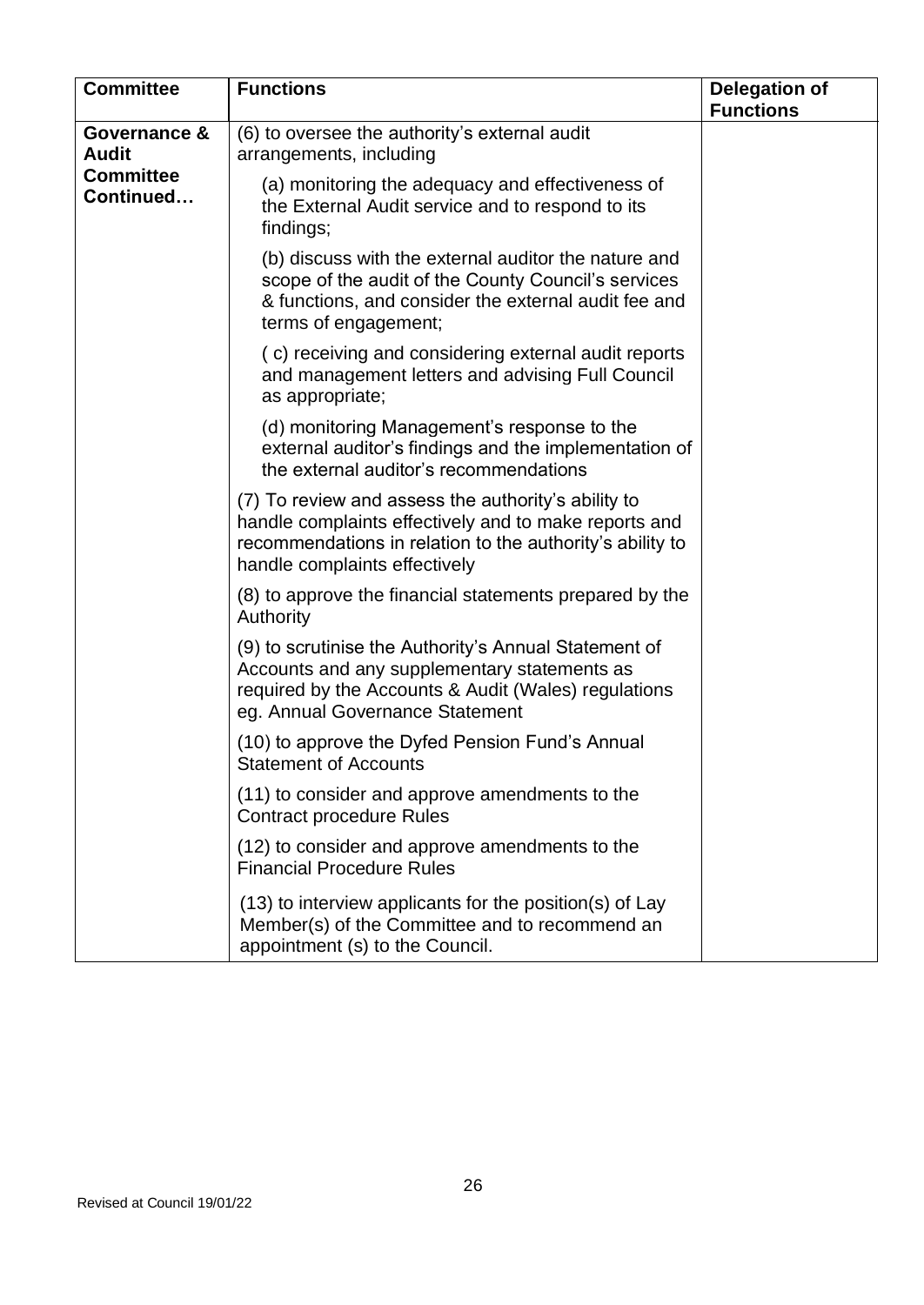| <b>Committee</b>                                                                                                                 | <b>Functions</b>                                                                                                                                                                                                                                                                                                                                                                                                                                                                                                                                                                                                                                                                                                                                                                                                                                                                                                                                                                       | <b>Delegation of</b><br><b>Functions</b> |
|----------------------------------------------------------------------------------------------------------------------------------|----------------------------------------------------------------------------------------------------------------------------------------------------------------------------------------------------------------------------------------------------------------------------------------------------------------------------------------------------------------------------------------------------------------------------------------------------------------------------------------------------------------------------------------------------------------------------------------------------------------------------------------------------------------------------------------------------------------------------------------------------------------------------------------------------------------------------------------------------------------------------------------------------------------------------------------------------------------------------------------|------------------------------------------|
| <b>Democratic</b><br><b>Services</b><br><b>Committee</b><br>5 members                                                            | (1) review the adequacy of provision by the authority<br>of staff, accommodation and other resources to<br>discharge democratic services functions, and<br>make reports and recommendations to the<br>(2)<br>authority at least annually in relation to such<br>provision.<br>(3) To secure the provision of reasonable training and<br>development opportunities for Councillors and<br>prepare reports and recommendations to Council<br>in relation to such provision;<br>(4) To appoint the Council's Member Development<br>Champion;<br>(5) To be consulted on the implementation of reports<br>issued by the Independent Remuneration Panel for<br>Wales in respect of members allowances etc.<br>(6) To promote and support good governance by the<br>Council.<br>(7) at the request of the authority, review any matter<br>relevant to : (a) the support and advice available to<br>members of that authority, and (b) the terms and<br>conditions of office of those members. |                                          |
| <b>Housing</b><br><b>Review Panel</b><br>8 Members<br>+1 permanent<br>substitute per<br>group                                    | To determine Introductory Tenancy Reviews and<br>demoted tenancy reviews (excluding rent arrears).                                                                                                                                                                                                                                                                                                                                                                                                                                                                                                                                                                                                                                                                                                                                                                                                                                                                                     |                                          |
| Investigation<br><b>Committee "A"</b><br><b>For Directors *</b><br>Membership to<br>be considered<br>as and when<br>required.    | In relation to item 6 of part I of table 1 above:-<br>To investigate matters relating to the conduct of JNC<br>officers in accordance with agreed JNC procedures<br>and to determine action to be taken.                                                                                                                                                                                                                                                                                                                                                                                                                                                                                                                                                                                                                                                                                                                                                                               |                                          |
| Investigation<br><b>Committee "B"</b><br>For Heads Of<br>Service *<br>Membership to<br>be considered<br>as and when<br>required. | In relation to item 6 of part I of table 1 above:-<br>To investigate matters relating to the conduct of JNC<br>officers in accordance with agreed JNC procedures<br>and to determine action to be taken.                                                                                                                                                                                                                                                                                                                                                                                                                                                                                                                                                                                                                                                                                                                                                                               |                                          |

[\* Please refer to delegated powers of the Chief Executive contained in Part 3.2]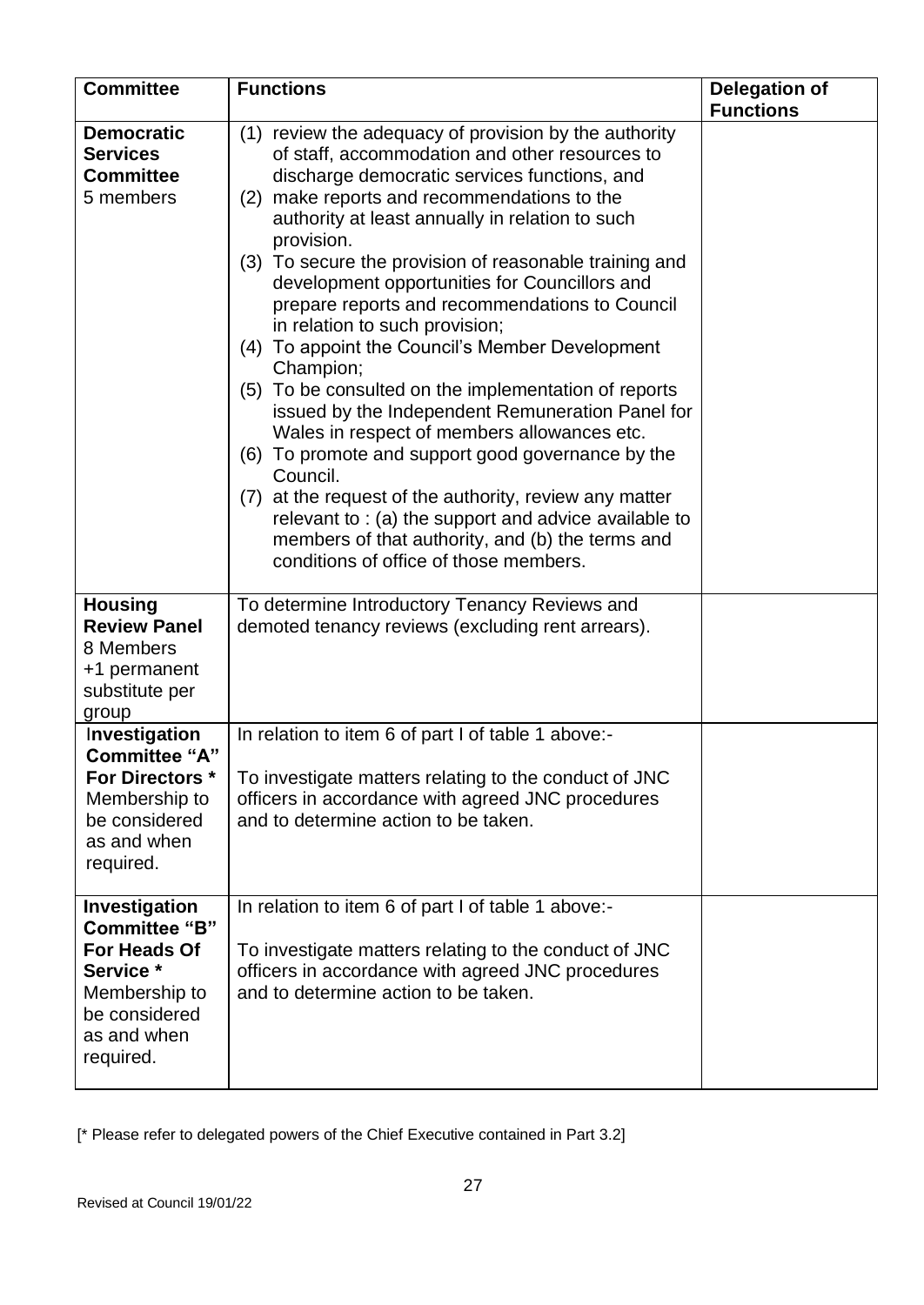| <b>Committee</b>                                            | <b>Functions</b>                                                                                                                                                                                                                                                                                                                                                                                                                                                                                                                                                                                                                                                                          | <b>Delegation of</b><br><b>Functions</b>     |
|-------------------------------------------------------------|-------------------------------------------------------------------------------------------------------------------------------------------------------------------------------------------------------------------------------------------------------------------------------------------------------------------------------------------------------------------------------------------------------------------------------------------------------------------------------------------------------------------------------------------------------------------------------------------------------------------------------------------------------------------------------------------|----------------------------------------------|
| <b>Dyfed</b><br><b>Pension Fund</b>                         | <b>Dyfed Pension Panel</b>                                                                                                                                                                                                                                                                                                                                                                                                                                                                                                                                                                                                                                                                |                                              |
| <b>Committee</b><br>3 Members<br>+1 Permanent<br>Substitute | To decide on all the policy matters and strategic<br>direction relating to the investments of the Pension<br>Fund.<br>To review and monitor the investment performance of<br>the Fund.<br>To review and determine on all Pension Fund<br>Valuation matters of the fund<br>To determine on Administering Pension Fund Authority<br>policy and strategic matters.<br>Operational matters of both the Investments and<br>Administration Functions are delegated to Director of<br><b>Resources</b><br>Dyfed Welsh Church Fund<br>To decide on the strategic direction relating to the<br>investments of the Church Fund.<br>To review and monitor the investment performance of<br>the Fund. |                                              |
| Licensing<br><b>Committee</b><br>14 members                 | All those functions specified as such in table 1 (parts B<br>and I) and table 2 above.<br>To recommend to the Council additions and/or<br>amendments to policy in relation to the functions of the<br>Committee.<br>To determine applications for the initial granting or<br>renewal of licences to drive a hackney carriage or a<br>private hire vehicle. To determine applications for the<br>initial grant or renewal of operators licences. To<br>determine applications and requests for licence                                                                                                                                                                                     | All matters other<br>than policy<br>matters. |
|                                                             | reviews under the Licensing Act 2003 and the<br>Gambling Act 2005.<br>To determine applications for permits for house to<br>house and street collections. To suspend, vary, revoke<br>or refuse house to house, street collections, drivers,<br>operators and vehicle licences.<br>To determine contentious applications under the Motor<br>Salvage Operators" Registration Scheme.<br>Licensing Sub Committee to determine applications for<br>the grant of 3 or more gaming machines on alcohol<br>licensed premises, or applications which are subject to<br>objection, under section 34 of the Gaming Act 1968.<br>the Gambling Act 2005.                                             |                                              |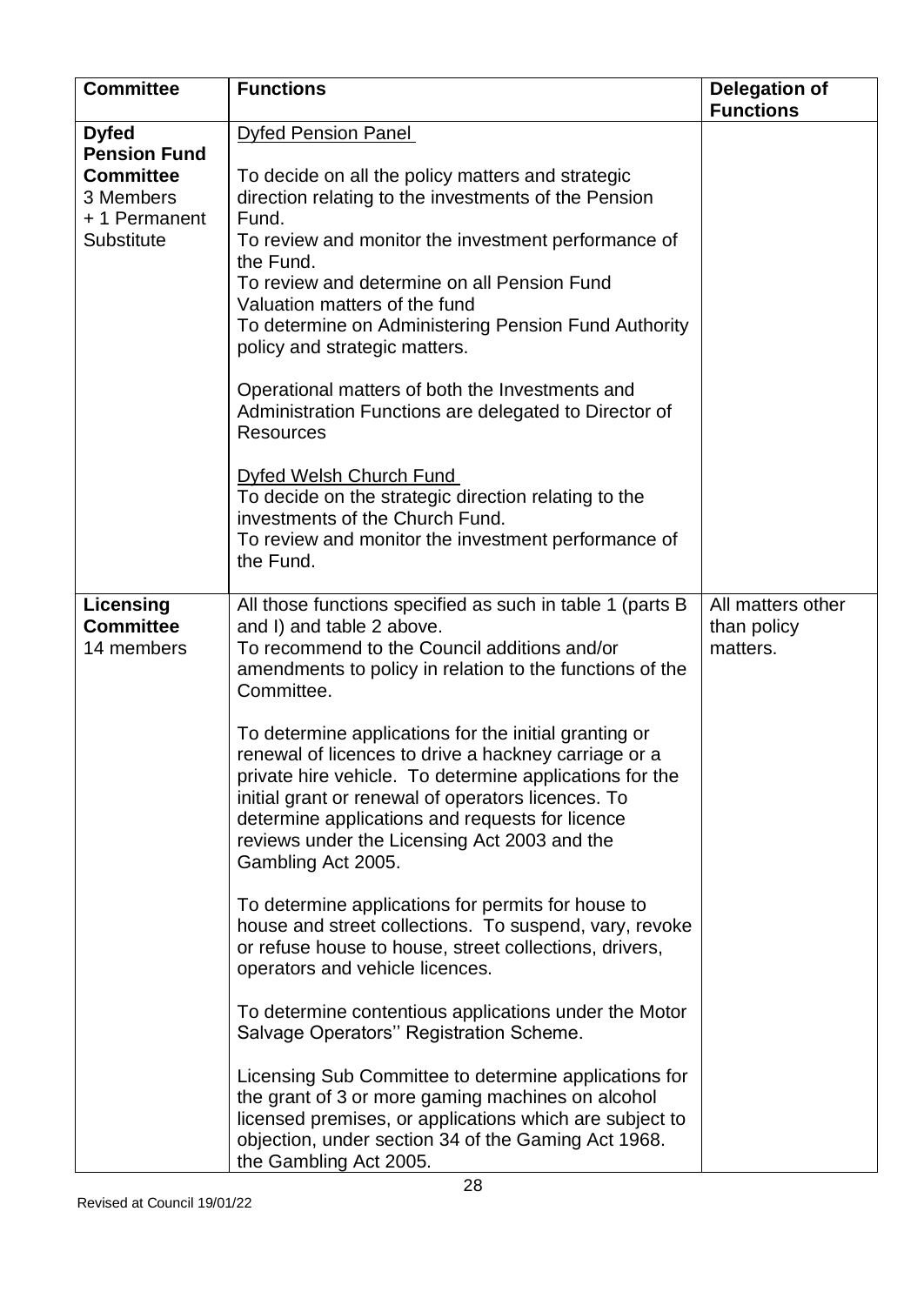| <b>Committee</b>                                                                                                                              | <b>Functions</b>                                                                                                                                                                                                                                                                                                                                                                                                                             | <b>Delegation of</b>                                                                 |
|-----------------------------------------------------------------------------------------------------------------------------------------------|----------------------------------------------------------------------------------------------------------------------------------------------------------------------------------------------------------------------------------------------------------------------------------------------------------------------------------------------------------------------------------------------------------------------------------------------|--------------------------------------------------------------------------------------|
|                                                                                                                                               |                                                                                                                                                                                                                                                                                                                                                                                                                                              | <b>Functions</b>                                                                     |
| Members'<br><b>Appointments</b><br><b>Committee</b><br>7 Members                                                                              | To determine the appointment of members to serve on<br>outside bodies<br>Where representation on an outside body requires the<br>views of the Council to be represented as part of its<br>decision making processes and its functions fall within<br>those allocated to the Executive Board then the<br>Executive Board will make the appointment.                                                                                           |                                                                                      |
| <b>Planning</b><br><b>Committee</b><br>20 Members **                                                                                          | Planning and conservation. Functions relating to<br>town and country planning and development<br>control as specified in part A of table 1 above,<br>together with functions under items 3 and 4 of part<br>I of table 1.<br>Matters relating to Public Rights of Way as set out<br>in table 1 and non-executive highways functions<br>and functions relating to trees, hedgerows and<br>pavements.<br>To determine "departure applications" | All matters<br>other than those<br>relating to the<br>Unitary<br>Development<br>Plan |
| <b>Standards</b><br><b>Committee</b><br>3 Members<br>+5 Independent<br><b>Voting Members</b><br>+ 1 Co-opted<br>Voting<br>Community<br>Member | As set out in Article 9 of Part 2 to the Constitution                                                                                                                                                                                                                                                                                                                                                                                        |                                                                                      |

**Footnote:** Where a Committee is appointing or dismissing officers on behalf of the Council then the Local Authorities (Standing Orders)(Wales) Regulations 2006 require that at least one member of the Committee is an Executive Board Member. However, not more than half of the members of the Committee may be Executive Board Members.

#### *\*\* Planning Committees:-*

*The Size and Composition of Local Planning Authority Committees (Wales) Regulations 2017 require Planning Committees in Wales to be structured and operated in accordance with the following requirements:-*

- *The Planning Committee must contain no fewer than 11 members and no more than 21 members, but no more than 50% of the Authority members (rounded up to the nearest whole number);*
- *Where wards have more than one elected member, only one member may sit on the Planning Committee in order to allow other ward members to perform the representative role for local community interests.*

*In addition, the Local Authorities (Standing Orders)(Wales)(Amendment) Regulations 2017 require:-*

- *Each meeting of the Planning Committee must have a quorum of 50% to make decisions; and*
- *The use of substitute members is prohibited.*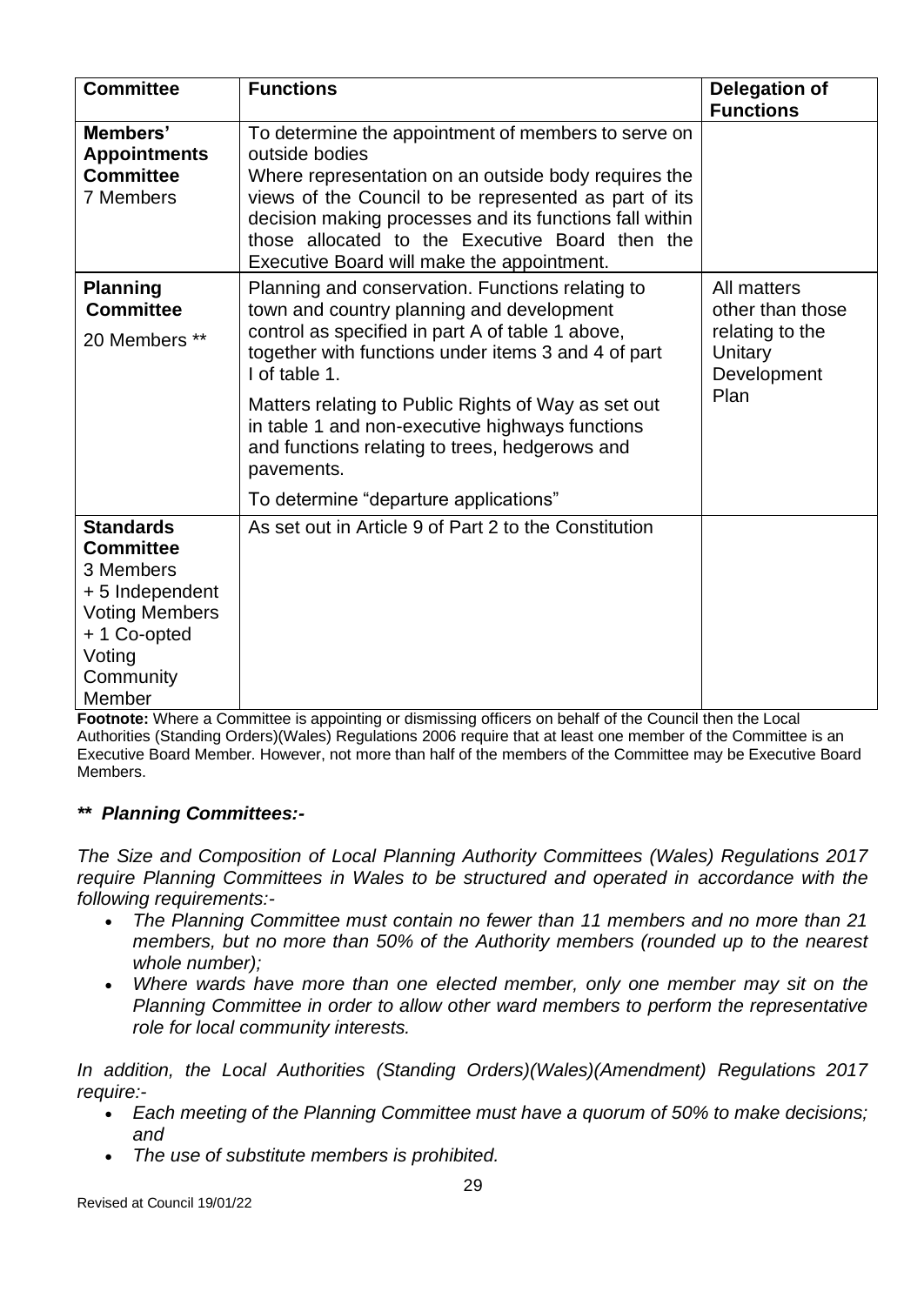### **TABLE 4 - CABINET FUNCTIONS**

Cabinet functions comprise all the functions of the Council, with the exception of;

- 1.Council functions set out in table 1 above
- 2.Those local choice functions allocated to the Council set out in table 2 above
- 3.Functions that cannot be the sole responsibility of the Cabinet, as set out in article 4.01 of part 2 of the Constitution
- 4.Potential decisions that conflict with;
- **the Council's budget or borrowing plans**
- financial regulations or financial standing orders
- the Council's overall strategy or policy framework

and in such cases the Cabinet must pass the decision to the Council for final determination.

| <b>Function</b>                                                                                                                                                                                                                                                                                                                                                                                                                                                                                                                                                                                                                                                                                                                                                                                                                                                | <b>Delegated to</b>                                                                                                                                                             |
|----------------------------------------------------------------------------------------------------------------------------------------------------------------------------------------------------------------------------------------------------------------------------------------------------------------------------------------------------------------------------------------------------------------------------------------------------------------------------------------------------------------------------------------------------------------------------------------------------------------------------------------------------------------------------------------------------------------------------------------------------------------------------------------------------------------------------------------------------------------|---------------------------------------------------------------------------------------------------------------------------------------------------------------------------------|
| (a) The Corporate Governance and Resources function<br>Proper financial planning budgeting and control<br>Control of the Authority's resources<br>$\bullet$<br>Land and Property management<br>$\bullet$<br><b>Information Technology Services</b><br>$\bullet$<br><b>Personnel Services</b><br>$\bullet$<br><b>Financial Services</b><br>$\bullet$<br><b>Electoral Registration</b><br>$\bullet$<br><b>Legal Services</b><br>$\bullet$<br><b>Audit Services</b><br>$\bullet$<br><b>Procurement Services</b><br>$\bullet$<br><b>Democratic Services</b><br>$\bullet$<br><b>Emergency Planning</b><br>$\bullet$<br>Registrars of Births, Deaths & Marriages<br>$\bullet$<br><b>Property Services</b><br>$\bullet$<br><b>Calculation of the Council Tax Base</b><br>$\bullet$<br>covert surveillance, freedom of information and data<br>$\bullet$<br>protection | The Chief Executive or any<br>relevant Director or Head of<br>Service.                                                                                                          |
| (b) The Personnel function<br>All aspects of the Council's functions as an employer including<br>the oversight of recruitment, grievances, terms and conditions of<br>employment, conduct and discipline, structural review and the<br>consequences thereof.                                                                                                                                                                                                                                                                                                                                                                                                                                                                                                                                                                                                   | The Chief Executive or any<br>relevant Director or Head of<br>Service (except for approving<br>indemnities for libel<br>proceedings, which shall be<br>reserved to the Cabinet) |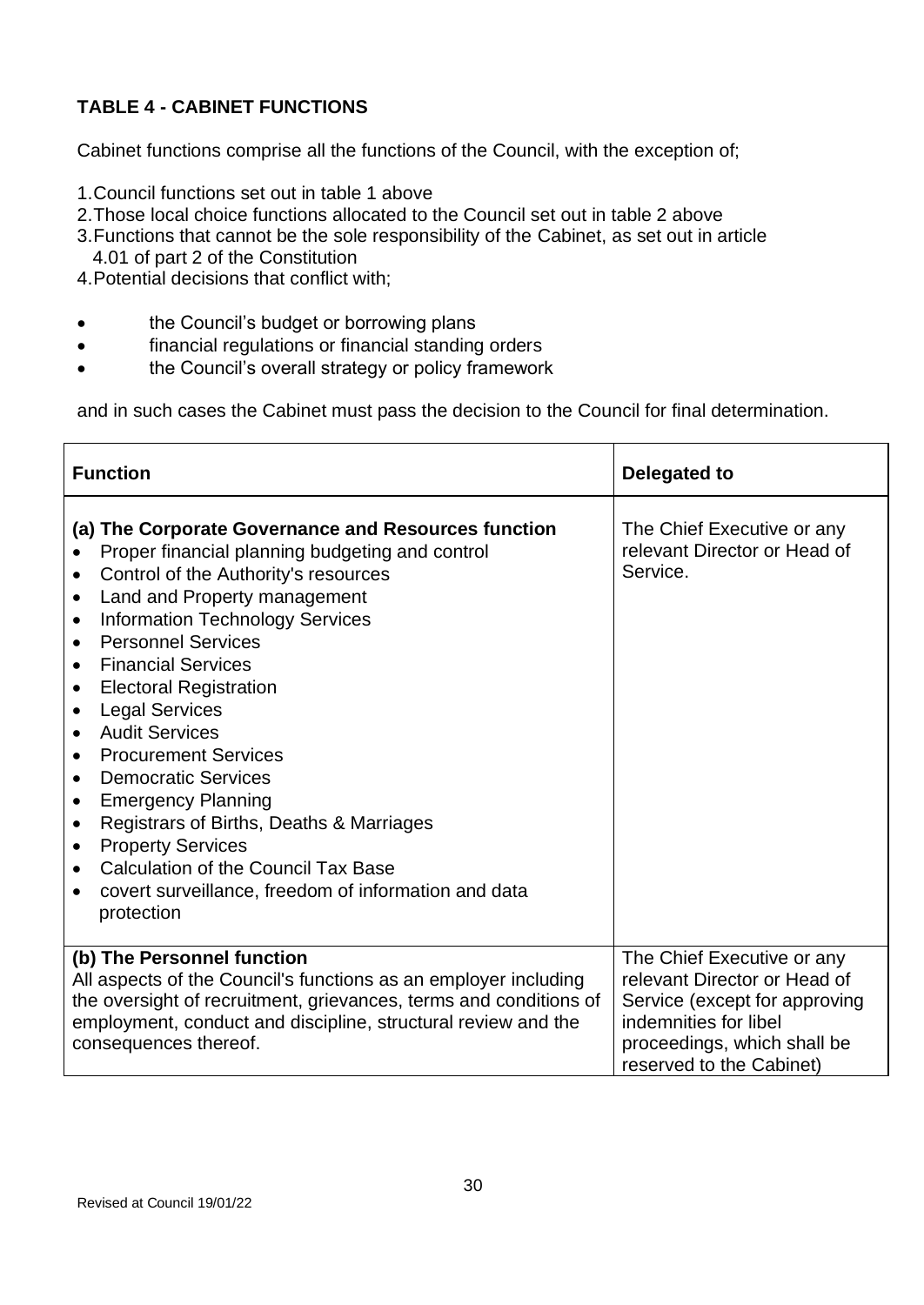| <b>Function</b>                                                                                                                                                                                                                                                                                                                                                                                                                                                                                                                                                                                                                                                                                                                                                                                                                                                                                                                                                                                                                                                                                                                                                                | Delegated to                                                           |
|--------------------------------------------------------------------------------------------------------------------------------------------------------------------------------------------------------------------------------------------------------------------------------------------------------------------------------------------------------------------------------------------------------------------------------------------------------------------------------------------------------------------------------------------------------------------------------------------------------------------------------------------------------------------------------------------------------------------------------------------------------------------------------------------------------------------------------------------------------------------------------------------------------------------------------------------------------------------------------------------------------------------------------------------------------------------------------------------------------------------------------------------------------------------------------|------------------------------------------------------------------------|
| (c) The Social Care Health and Housing function<br>Strategic issues in relation to the provision of adult-services<br><b>Commissioning for Social Services</b><br>• All client care services in residential settings (including<br>accommodation services)<br>• Meals on wheels<br>• All client care services in home settings<br>All client care providing in day care settings<br>Hospital resettlement programme<br>$\bullet$<br>Private Housing Enforcement (including Houses in Multiple<br>$\bullet$<br>Occupation, clearance, compulsory purchase orders, renewal<br>areas and all types of renovation grants)<br>• Housing Agency Service<br>• Landlord Services, Housing Technical Services and Strategy<br>and Resources                                                                                                                                                                                                                                                                                                                                                                                                                                             | The Chief Executive or any<br>relevant Director or Head of<br>Service. |
| (d) The Education & Children's Services function<br>Children's social services<br>Early years services<br>$\bullet$<br>Education psychology, education welfare, behavioural support<br>$\bullet$<br>and managing pupil exclusions<br>The discharge of the Council's obligations as Local Education<br>$\bullet$<br>Authority under statute<br>The implementation of the School Standards and Framework<br>$\bullet$<br>Act 1998<br>• Local Management of Schools and Fair Funding<br>• Governor support and training<br>Schools data support<br>Forward Planning re. school places, home-school transport,<br>school admissions<br><b>Modernisation of Education Provision</b><br>School improvement<br>$\bullet$<br>Youth Offending & Prevention Service<br>$\bullet$<br><b>Youth Support Services</b><br>$\bullet$<br><b>Adult &amp; Community Learning</b><br>Student awards<br>School catering & cleaning<br>$\bullet$<br><b>Public Libraries and Schools Library service</b><br><b>Museums</b><br>$\bullet$<br>Planning and Partnerships for children & Young People,<br>including the Children & Young People's Partnership and the<br>Local Safeguarding Children Board | The Chief Executive or any<br>relevant Director or Head of<br>Service. |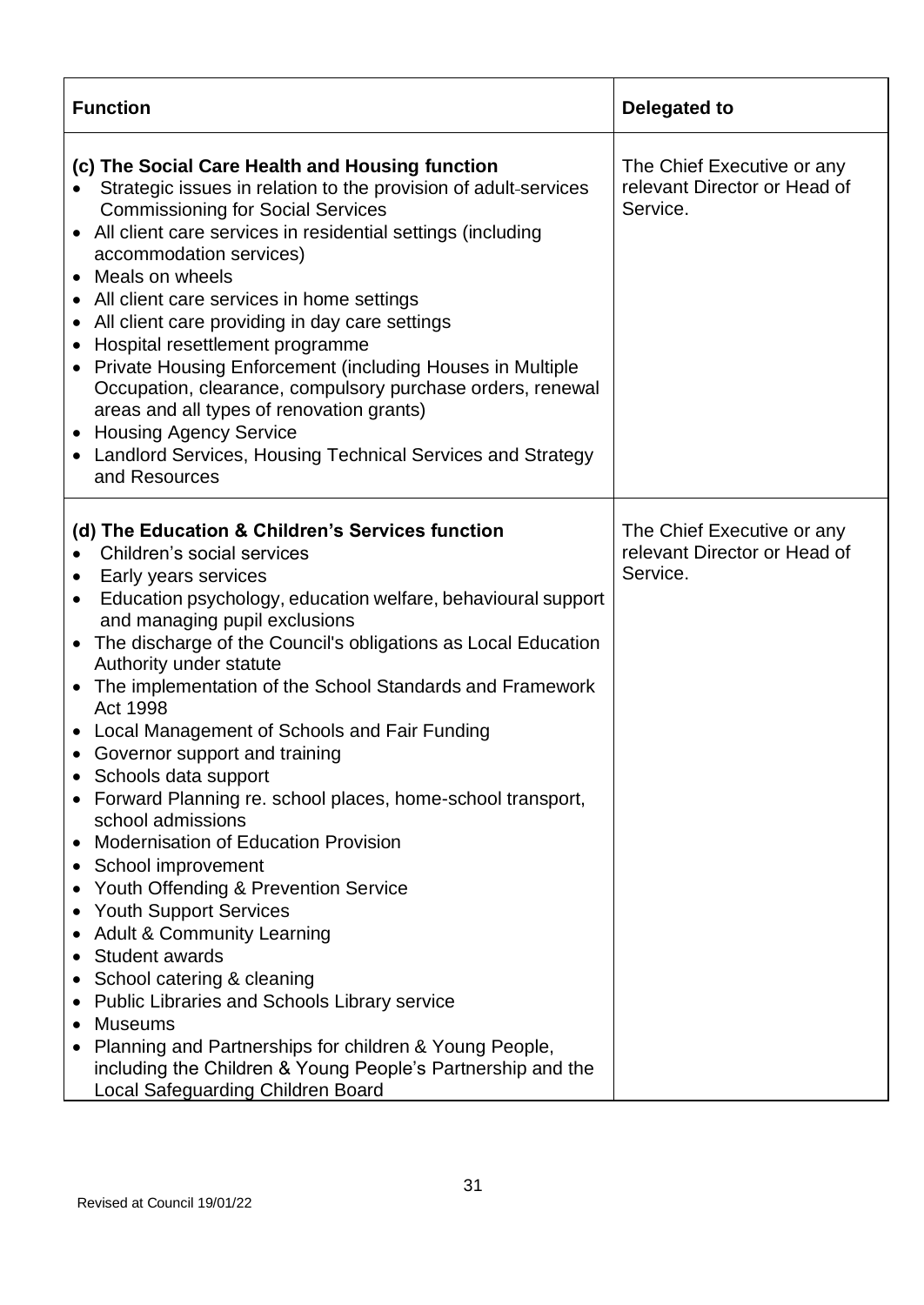| <b>Function</b>                                                                                                                                                                                                                                                                                                                                                                                                                                                                                                                                                                                                                                                                                                                                                                                                                                                                                                                                                                                                                                                                                                                                                                                                                                                                               | <b>Delegated to</b>                                                                                                                                    |
|-----------------------------------------------------------------------------------------------------------------------------------------------------------------------------------------------------------------------------------------------------------------------------------------------------------------------------------------------------------------------------------------------------------------------------------------------------------------------------------------------------------------------------------------------------------------------------------------------------------------------------------------------------------------------------------------------------------------------------------------------------------------------------------------------------------------------------------------------------------------------------------------------------------------------------------------------------------------------------------------------------------------------------------------------------------------------------------------------------------------------------------------------------------------------------------------------------------------------------------------------------------------------------------------------|--------------------------------------------------------------------------------------------------------------------------------------------------------|
| (e) The Environmental Health, Trading Standards and<br><b>Housing function</b><br>• Pollution Control (including noise, litter and illicit tipping, air<br>and water quality, contaminated land)<br>Public Health (including infectious diseases, statutory<br>$\bullet$<br>nuisance, sewer/drains, health promotion/education)<br><b>Trading Standards Enforcement</b><br>$\bullet$<br><b>Food Safety Enforcement</b><br>Health and Safety Enforcement of commercial premises<br>Corporate Health and Safety including liaison with the Health<br>and Safety Executive<br><b>Community Safety</b><br>$\bullet$                                                                                                                                                                                                                                                                                                                                                                                                                                                                                                                                                                                                                                                                               | The Chief Executive or any<br>relevant Director or Head of<br>Service.                                                                                 |
| Pest Control, Dog Warden, Animal Trespassing Services<br>Animal Health and Welfare Enforcement<br>• Licensing<br>• Scrap Metal Dealers Act 2013                                                                                                                                                                                                                                                                                                                                                                                                                                                                                                                                                                                                                                                                                                                                                                                                                                                                                                                                                                                                                                                                                                                                               | Sub Committee of 5 members<br>of the Executive Board to<br>undertake oral "Application<br>Hearings" against the refusal<br>of applications by Officers |
| (f) The Transportation function<br>Highways Maintenance, to include powers to:- permit the<br>$\bullet$<br>deposit of builders skips on the highway; license the planting,<br>retention and maintenance of trees etc. in part of the highway;<br>license works in relation to buildings etc. which obstruct the<br>highway; consent to temporary deposits or evacuations in<br>streets; dispense with obligation to erect a hoarding or fence;<br>restrict the placing of rails, beams etc. over highways;<br>consent to the construction of cellars etc. under streets;<br>consent to the making of openings into cellars and pavement<br>lights and ventilators and to remove things so deposited on<br>highways as to be a nuisance. Also, the duty to assert and<br>protect the rights of the public to use and enjoyment of<br>highways.<br><b>Transportation Planning and Improvements</b><br><b>Engineering Services</b><br><b>Public Transport</b><br><b>Land Reclamation</b><br><b>Land Drainage</b><br>Road Safety Education and Training (including Gwent<br>Consultancy)<br>• Welsh Water Contract<br>• Public Services including refuse collection, disposal, street<br>cleaning, community skips, public conveniences, cemeteries<br>Stopping up orders under the planning Acts | The Chief Executive or any<br>relevant Director or Head of<br>Service.                                                                                 |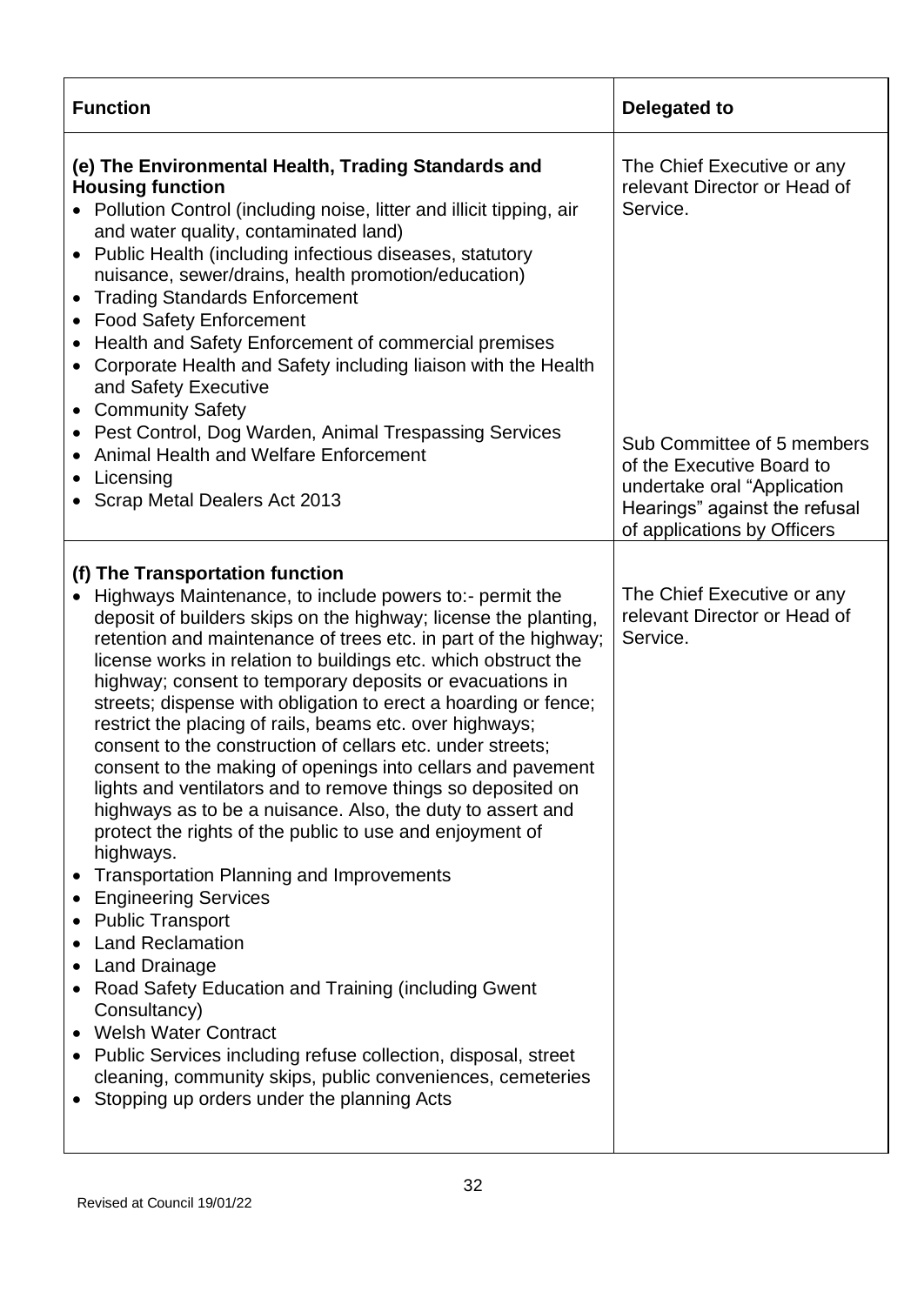| <b>Function</b>                                                                                                                                                                                                                                                                                                                                                                                                                                                                                                                                                                                                                                                          | Delegated to                                                           |
|--------------------------------------------------------------------------------------------------------------------------------------------------------------------------------------------------------------------------------------------------------------------------------------------------------------------------------------------------------------------------------------------------------------------------------------------------------------------------------------------------------------------------------------------------------------------------------------------------------------------------------------------------------------------------|------------------------------------------------------------------------|
| (g) The Best Value Community Planning & Business<br>function<br>The development of a Best Value programme across the<br>Authority in accordance with the provisions of the Local<br>Government Act 1999<br>The development and implementation of the Council's<br>Corporate Plan and corporate themes and the development<br>and co-ordination through a multi-agency approach of<br>community planning of the delivery of services to achieve the<br>Council's strategic objectives<br>The administration of the Cabinet's business programme in<br>$\bullet$<br>consultation with the Cabinet Secretary                                                                | The Chief Executive or any<br>relevant Director or Head of<br>Service. |
| (h) The Regeneration and Leisure function<br><b>Economic and Community Development</b><br>$\bullet$<br>Tourism<br>$\bullet$<br>Inward Investment<br><b>Business development</b><br>The maximisation of funding opportunities from external<br>$\bullet$<br>funding including funding from European and domestic<br>sources.<br>Planning - Development Services and Building Control<br>$\bullet$<br>Planning - Urban Renewal<br>$\bullet$<br>Planning - Countryside and Landscape Conservation<br>$\bullet$<br>Services, including the determination of public rights of way<br>issues arising under the Wildlife and Countryside Act 1981<br>and the Highways Act 1980. | The Chief Executive or any<br>relevant Director or Head of<br>Service. |
| (i) The power to enter into joint or delegated function<br>arrangements with one or more other authorities or bodies as<br>permitted by law from time to time and to delegate executive<br>functions.                                                                                                                                                                                                                                                                                                                                                                                                                                                                    | The Chief Executive or any<br>relevant Director or Head of<br>Service. |